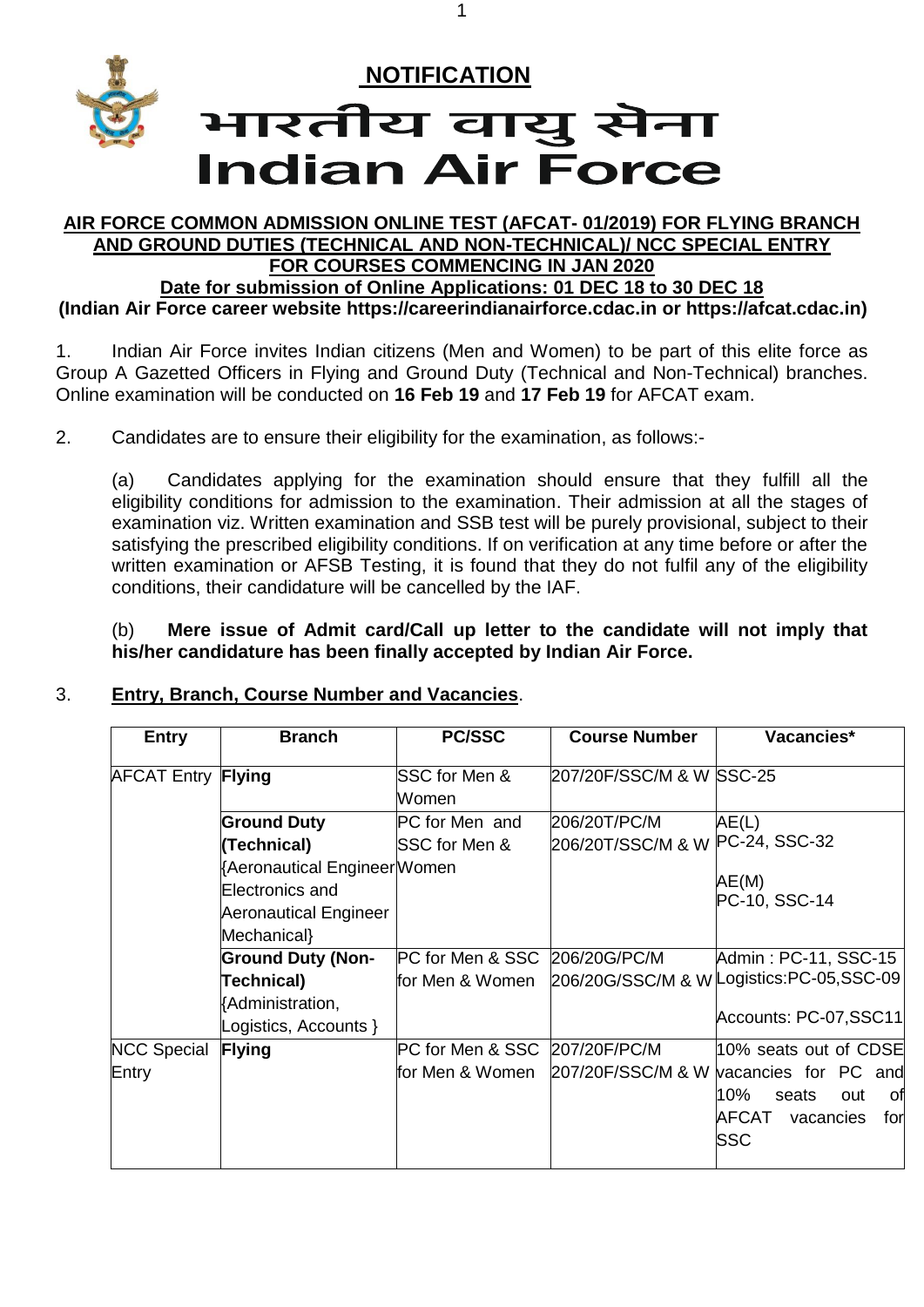**\*Disclaimer**. Vacancies indicated are tentative and subject to change without notice. Actual intake would depend on organisational requirements, various cadre control mechanisms, availability of training slots and actual number of vacancies accruing in Jan 2020. No representation in this regard will be entertained.

**Note: There are no intake conduct for Meteorology and Education branches for AFCAT 01/2019 for course commencing in January 2020.** 

### 4. **Type of Commission**.

(a) **Permanent Commission (PC) for Men**. Candidates joining as PC officers would continue to serve till the age of superannuation in their respective branches as per their rank.

### (b) **Short Service Commission (SSC) for Men & Women**.

(i) The engagement period for **Flying Branch** (Men and Women) SSC Officers is fourteen years from the date of Commissioning (**Non extendable**).

(ii) The initial tenure for **Ground Duty (Technical & Non-Technical)** SSC Officers would be for a period of ten years. An extension of four years may be granted subject to **service requirements, availability of vacancies, willingness, suitability and merit.**

### 5. **Eligibility Conditions**.

- (a) **Nationality**. Candidate must be a citizen of India.
- (b) **Age**.

(i) **Flying Branch through AFCAT and NCC Special Entry**: **20 to 24 years** as on **01 Jan 2020** i.e. born between **02 January 1996 to 01 January 2000** (both dates inclusive).Upper age limit for candidates holding valid and current Commercial Pilot License issued by **DGCA** (India) is relaxable upto 26 years i.e. born between **02 January 1994 to 01 January 2000** (both dates inclusive).

(ii) **Ground Duty (Technical & Non-Technical) Branch**: **20 to 26** years as on **01 Jan 2020** i.e. born between **02 January 1994 to 01 January 2000** (both dates inclusive).

(iii) **Marital Status**: Candidates below 25 years of age must be unmarried at the time of commencement of course. Widows/Widowers and divorcees (with or without encumbrances) below 25 years of age are also not eligible. A candidate who marries subsequent to the date of his application though successful at SSB or medical will not be eligible for training. A candidate who marries during the period of training shall be discharged and will be liable to refund all expenditure incurred on him by the Government. Married candidates above 25 years of age are eligible to apply but during training period they will neither be provided married accommodation nor can they live out with family.

(iv) The date of birth accepted by the IAF is that entered in the Matriculation or Secondary School Leaving Certificate or in a certificate recognised by an Indian University as equivalent to Matriculation or in an extract from a Register of Matriculates maintained by a University, which extract must be certified by the proper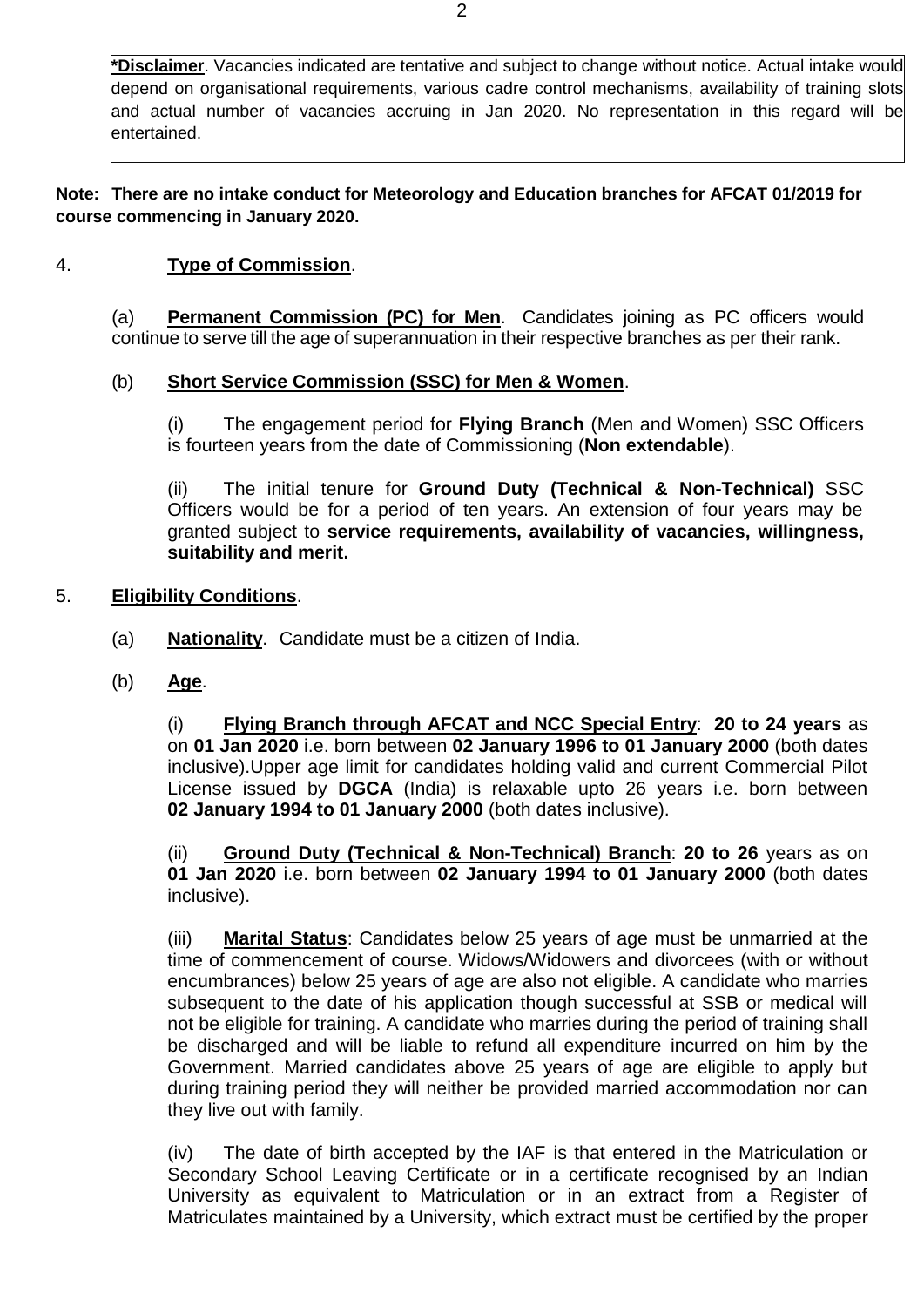authority of the University or in the Higher Secondary or an equivalent examination certificate. No other document related to age like horoscopes, affidavits, birth extracts from Municipal Corporation, service records and likewise will be accepted.

(v) Sometimes the Matriculation/ Higher Secondary Examination Certificate does not show the date of birth, or only shows the age by completed years or completed years and months. In such cases a candidate must possess a self-attested/ certified copy of a certificate from the Headmaster/ Principal of the Institution from where he/she passed the Matriculation/ Higher Secondary Examination showing the date of his/her birth or exact age as recorded in the Admission Register of the Institution.

(vi) Candidates should note that only the Date of Birth as recorded in the Matriculation/Higher Secondary Examination Certificate or an equivalent certificate on the date of submission of application will be accepted by the IAF and no subsequent request for its change will be considered or granted.

(vii) **The candidates should exercise due care while entering their Date of Birth. If on verification at any subsequent stage, variation is found in their date of birth from the one entered in their Matriculation or equivalent examination certificate, will render them disqualified.**

#### (c) **Educational Qualifications**.

(i) **Flying Branch**. Candidates should have mandatorily passed with a **minimum** of 60% marks each in Maths and Physics at 10+2 level and

(a) Graduation with minimum three years degree course in any discipline from a recognized University with a minimum of 60% marks or equivalent.

**OR**

(b) BE/B Tech degree (Four years course) from a recognised University with a minimum of 60% marks or equivalent.

#### **OR**

(c) Candidates who have cleared Section A & B examination of Associate Membership of Institution of Engineers (India) or Aeronautical Society of India from a recognised University with a minimum of 60% marks or equivalent.

#### (ii) **Ground Duty (Technical) Branch**.

(aa) **Aeronautical Engineer (Electronics) {AE (L)}**. Candidates with a minimum of 60% marks each in Physics and Mathematics at 10+2 level and a minimum of four years degree graduation/integrated post-graduation qualification in Engineering/ Technology from recognized University **OR**  cleared Sections A and B examination of Associate Membership of Institution of Engineers (India) or Aeronautical Society of India or Graduate membership examination of the Institution of Electronics and Telecommunication Engineers by actual studies with a minimum of 60% marks or equivalent in the following disciplines:-

- (aaa) Communication Engineering.
- (aab) Computer Engineering/Technology.
- (aac) Computer Engineering & Application.
- (aad) Computer Science and Engineering/Technology.
- (aae) Electrical and Computer Engineering.
- (aaf) Electrical and Electronics Engineering.
- (aag) Electrical Engineering.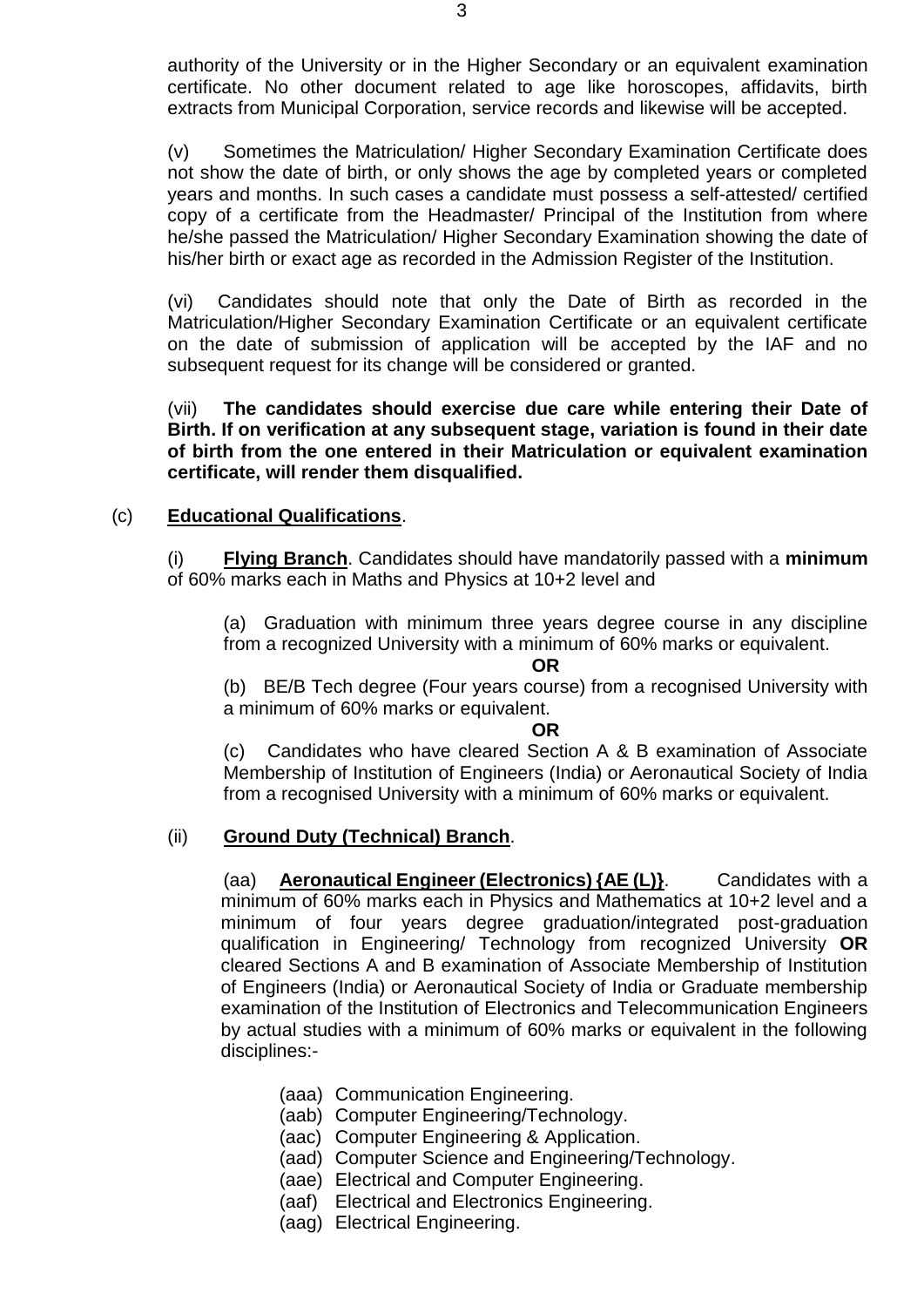- (aah) Electronics Engineering/ Technology.
- (aaj) Electronics Science and Engineering.
- (aak) Electronics.
- (aal) Electronics and Communication Engineering.
- (aam) Electronics and Computer Science.
- (aan) Electronics and/or Telecommunication Engineering.
- (aao) Electronics and/or Telecommunication Engineering (Microwave).
- (aap) Electronics and Computer Engineering.
- (aaq) Electronics Communication and Instrumentation Engineering.
- (aar) Electronics Instrument & Control.
- (aas) Electronics Instrument & Control Engineering.
- (aat) Instrumentation & Control Engineering.
- (aau) Instrument & Control Engineering.
- (aav) Information Technology.

(ab) **Aeronautical Engineer (Mechanical) {AE (M)}**. Candidates with a minimum of 60% marks each in Physics and Mathematics at 10+2 level **and** a **minimum** of four years degree graduation/integrated post-graduation qualification in Engineering/Technology from recognised University **OR**  cleared Sections A & B examination of Associate Membership of Institution of Engineers (India) or Aeronautical Society of India by actual studies with a minimum of 60% marks or equivalent in the following disciplines:-

- (aaa) Aerospace Engineering.
- (aab) Aeronautical Engineering.
- (aac) Aircraft Maintenance Engineering.
- (aad) Mechanical Engineering.
- (aae) Mechanical Engineering and Automation.
- (aaf) Mechanical Engineering (Production).
- (aag) Mechanical Engineering (Repair and Maintenance).
- (aah) Mechatronics.
- (aaj) Industrial Engineering.

#### (iii) **Ground Duty (Non-Technical) Branches**.

(aa) **Administration& Logistics.** Graduate Degree (Minimum three years degree course) in any discipline from a recognised university with a **minimum**  of 60% marks or equivalent or cleared section A & B examination of Associate Membership of Institution of Engineers (India) or Aeronautical Society of India from a recognised university with a minimum of 60% marks or equivalent.

(ab) **Accounts**. B.Com Degree (**Minimum** three years degree course) from a recognised university with a **minimum** of 60% marks or equivalent.

(ac) **Education**. MBA/ MCA or MA/ MSc degree in English/ Physics/ Mathematics/ Chemistry/ Statistics/ International relations/ International Studies/ Defence Studies/ Psychology/ Computer Science/ IT/ Management/ Mass Communication/ Journalism/ Public Relation with a **minimum** of 50% marks in aggregate of all papers put together in Post-Graduation (Minimum two years programme) **and** 60% marks in graduation, (both recognized by UGC/ Competent Accreditation Authority). For integrated courses (single degree without permission to exit and lateral entry), the minimum duration must be as per prevailing UGC guidelines with a minimum of 50% marks in aggregate of all papers put together.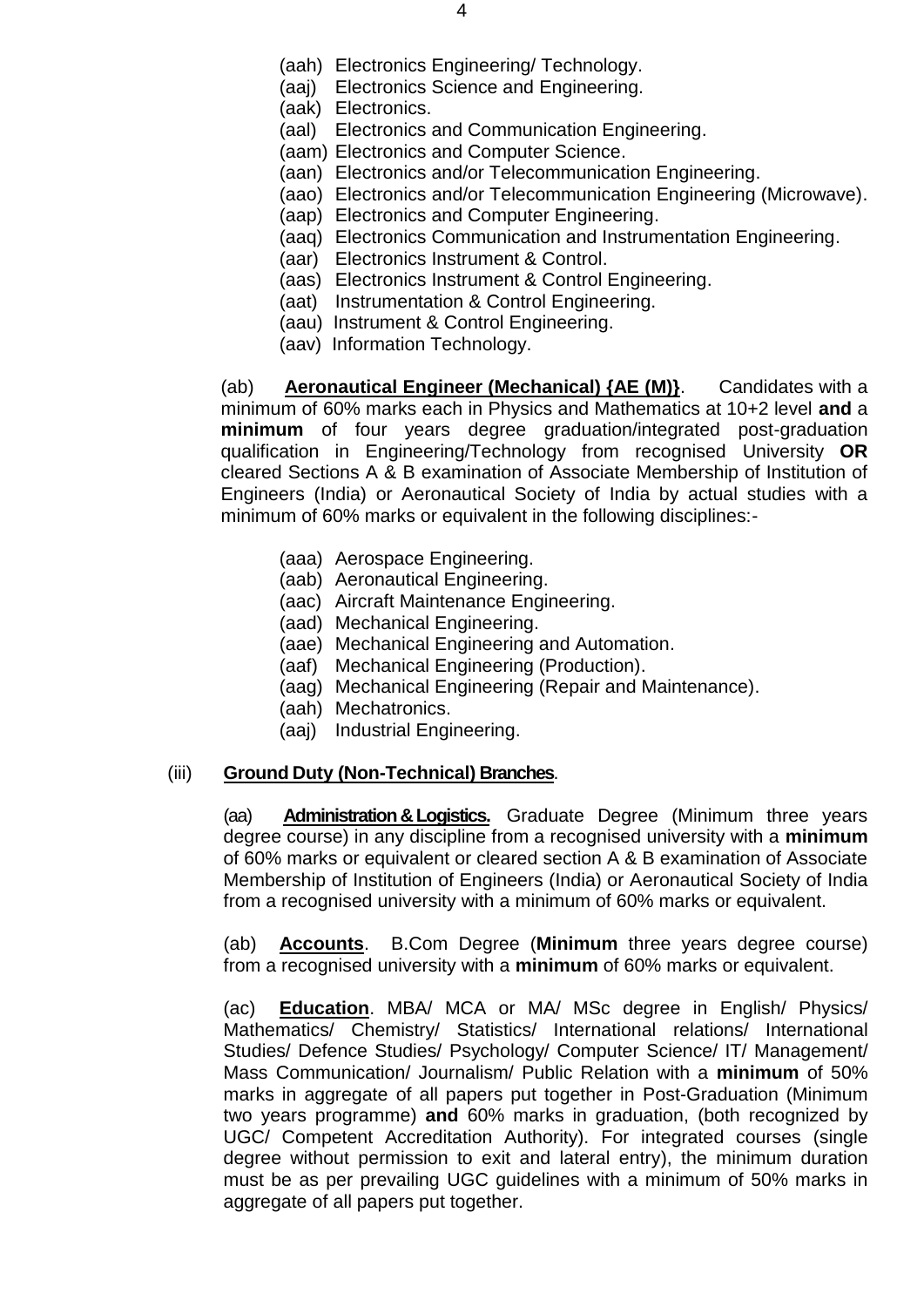(iv) **NCC Special Entry (Flying Branch)**. NCC Air Wing Senior Division '**C' certificate** acquired on or after 01 Jan 17 is mandatory. Candidates should have mandatorily passed with a **minimum** of 60% marks each in Maths and Physics at 10+2. Graduates with minimum three years degree course in any discipline from a recognized University with a minimum of 60% marks or equivalent. **OR** BE/B Tech degree (Four years course) from a recognised University with a minimum of 60% marks or equivalent **OR** Candidates who have cleared Section A & B examination of Associate Membership of Institution of Engineers (India) or Aeronautical Society of India from a recognised University with a minimum of 60% marks or equivalent.

(v) **Meteorology**. Post Graduate Degree in any Science stream/ Mathematics/ Statistics/Geography/Computer Applications/Environmental Science/ Applied Physics/ Oceanography/Meteorology/Agricultural Meteorology/Ecology & Environment /Geo-physics/Environmental Biology with **minimum** of 50% marks in aggregate of all papers put together (Provided Maths and Physics were studied at Graduation Level with a minimum of 55% marks in each).

(vi) **Note**.

(aa) **LLB qualified and integrated/ dual degree candidates may get an opportunity to be employed on legal duties of the IAF (after commissioning).**

(ab) In case the candidates are awarded grades/ CGPA instead of marks, **the conversion of grades/ CGPA to percentage of marks** would be based on the procedure certified by the University from where they have obtained the degree. In case the University does not have any scheme for converting CGPA to percentage conversion certificate, CGPA will be converted into 10 points scale and multiplied by 10 to get equivalent percentage.

(ac) Candidates who are studying in the final year/ semester Degree course and are yet to pass the final year degree examination can also apply provided candidate should not have any present backlog and should have secured a **minimum** of 60% marks up to the last semester/year for which results have been declared up to the time of submission of application. They are required to submit proof of passing the Degree Examination by 30 Nov 2019 and no request for extending this date will be entertained on the grounds of late conduct of basic qualifying University Examination, delay in declaration of results or any other ground whatsoever.

(ad) Candidates who have failed the Computerised Pilot Selection System (CPSS)/ Pilot Aptitude Battery Test (PABT) in an earlier attempt or a Flight Cadet suspended from flying training at Air Force Academy will not be eligible to apply in **Flying Branch**.

(d) Candidates who were admitted to an earlier course at the National Defence Academy, Indian Military Academy, Air Force Academy, Indian Naval Academy, Officers' Training Academy, Chennai and Officer's Training Academy Gaya but were removed on grounds of indiscipline are ineligible to apply.

(e) Candidates who are debarred by the Ministry of Defence from holding any type of commission in the Defence Services shall not be eligible for AFCAT and if admitted, their candidature will be cancelled.

(f) Candidates who have been convicted on criminal charges and those who are still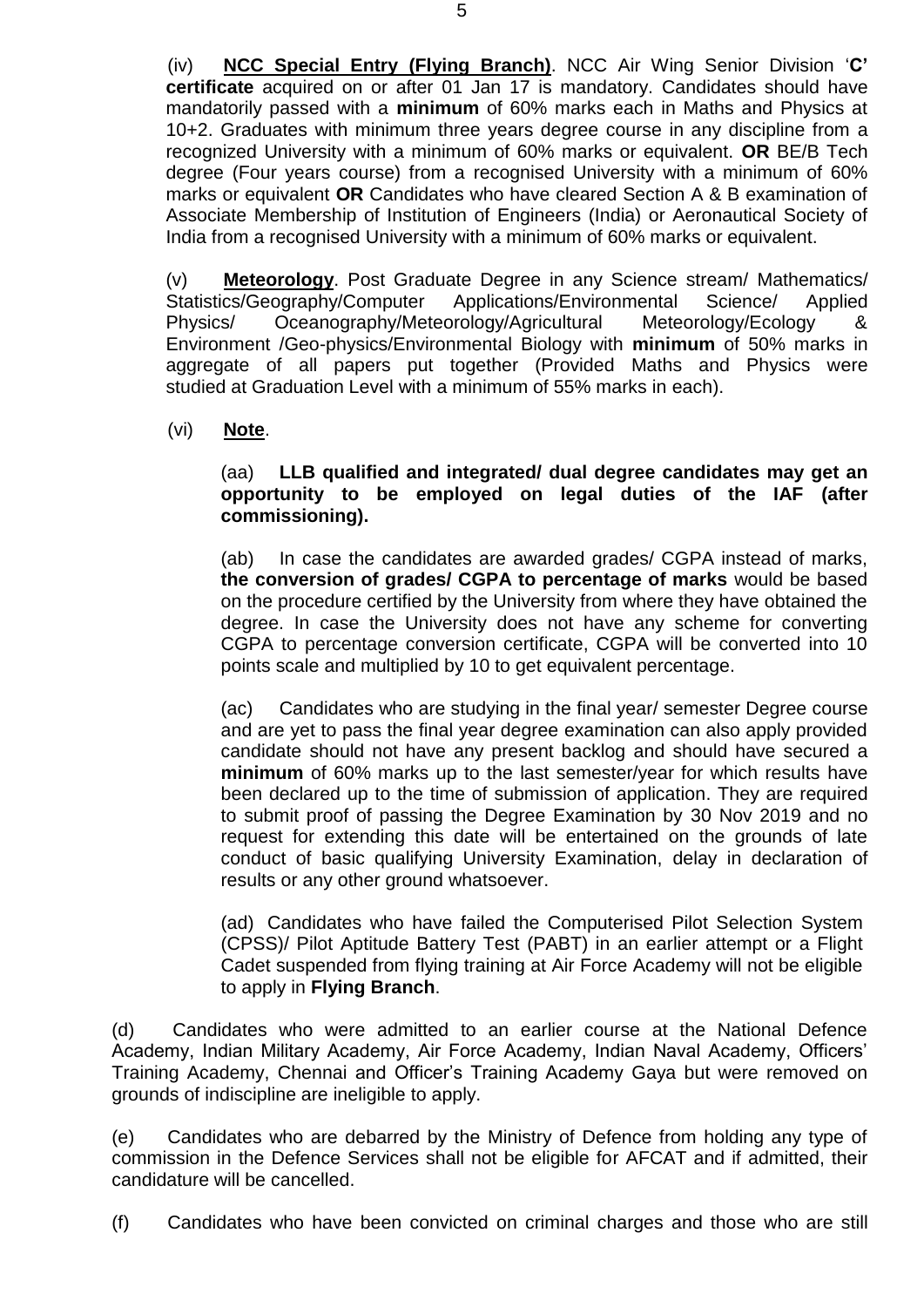stuck in a criminal case are not eligible to apply.

6. **Physical and Medical Standards**. Guidelines with regard to physical and medical standards for candidates are as follows:-

(a) Candidates must be physically fit according to the prescribed physical standards.

(b) Medical Examination will be conducted at AFCME, New Delhi or IAM, Bengaluru based on candidates recommended by the AFSB. Non-reporting of candidates on allotted date for medicals could lead to cancellation of candidature. Male candidates will undergo a medical examination by a Board of Service Medical Officers. Women candidates will undergo Medical Examination by a Medical Board comprising of male/ female doctors/ specialists/ Gynaecologist. There will be a Lady Medical Officer as Member of Board. Only those candidates will be admitted to the Academy who are declared fit by the Medical Board. However, the candidates declared unfit will be intimated by the President of the Medical Board and procedure for request for an Appeal Medical Board **(AMB)** will also be intimated to the candidate.

(c) Candidates who are unfit may apply for AMB to be completed within 42 days of SMB and may request for Review Medical Board (RMB) within one day of completion of Appeal Medical Board. Candidates declared unfit by AMB will be intimated by the President AMB about procedure of challenging the findings of AMB. The candidates will also be intimated that holding RMB will be granted at the discretion of DGAFMS based on the merit of the case and that RMB is not a matter of right. The candidate should address the request for RMB if he/she so desires to DMS (MB)/DGMS (Air), Air HQ, R.K. Puram and a copy of the same is to be handed over to the President of AMB. The office of the DGAFMS will inform the date and place (Delhi and Pune only) where the candidate will appear for an RMB.

### (d) **Height and Weight Parameters**

(i) **You will be screened for your height and weight at AFSB. In case you do not meet the height criterion when you report to AFSB, you may not be tested. Overweight/obese candidate would be issued with a letter of caution and advised to reduce weight within the specified limits before reporting for medicals. Maximum permissible weight deviation is 01 Standard Deviation (SD) as per the height and weight standards for men and women, failing which the above mentioned letters of caution would be issued.**

(ii) The minimum acceptable height for men and women candidates in Flying Branch is **162.5 cms**, Leg Length: Min - **99 cms,** Max -**120 cms.** Thigh Length: Max - **64 cms,** Sitting Height: Min - **81.5 cms,** Max - **96 cms** (No concession for age/ sex/ region).

(iii) The minimum acceptable height for male candidates in Ground Duty (Technical/Non-technical) Branch is 157.5 cms. For women candidates, minimum acceptable height is 152 cms. (For Gorkhas and individual belonging to hills of North-Eastern region of India, Garhwal and Kumaon, the minimum acceptable height will be 5 cms less. In case of candidates from Lakshadweep, the minimum acceptable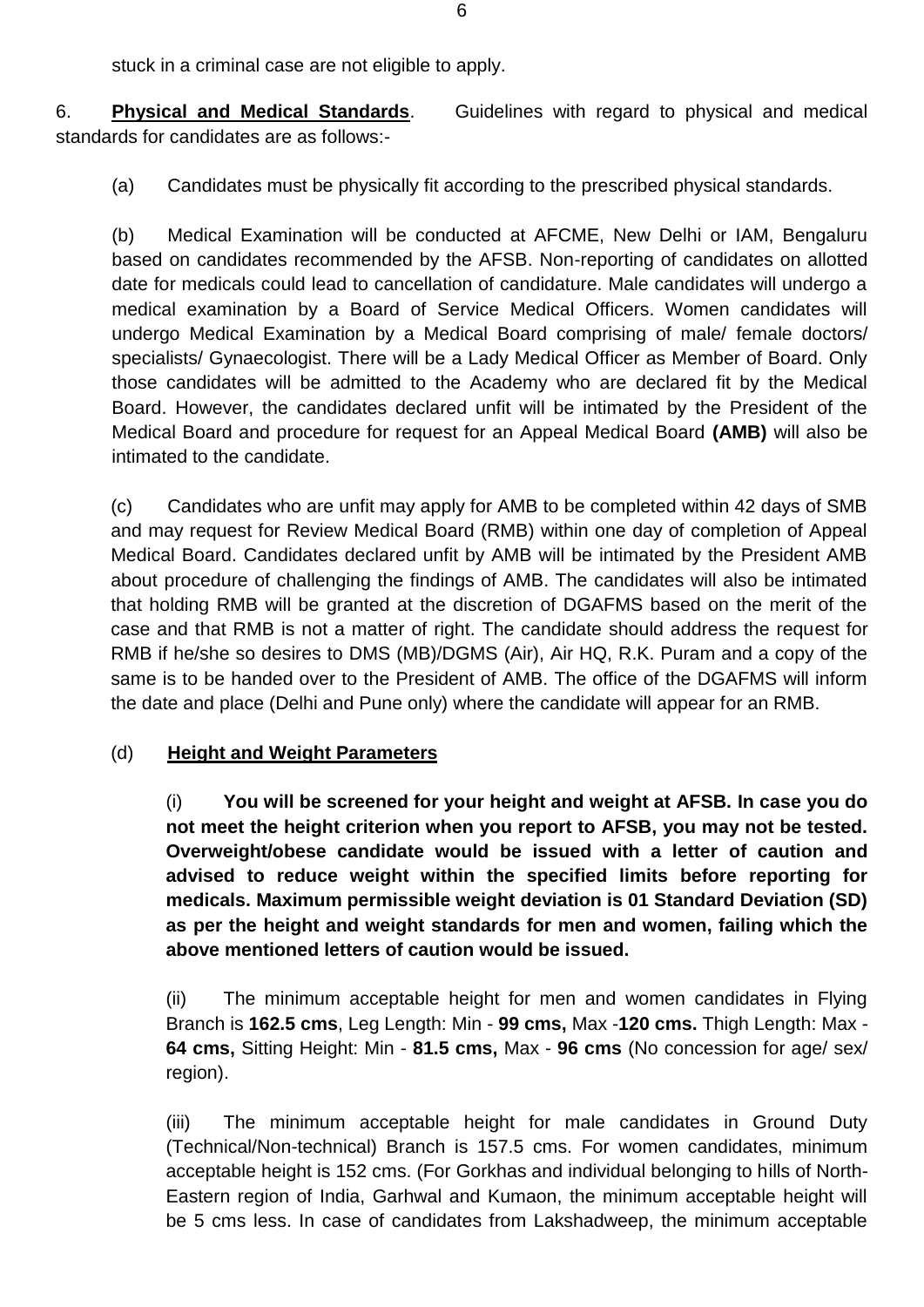height will be 2 cms less than what is applicable to men and women respectively).

(iv) Height and Weight standards for men and women are given below for Indian Air Force. Interpolation for weights against height not mentioned may be done.

| <b>Height in</b> | <b>Age Range (Years)</b> |           |       |       |       |
|------------------|--------------------------|-----------|-------|-------|-------|
| cm               |                          |           |       |       |       |
|                  | $15 - 17$                | $18 - 22$ | 23-27 | 28-32 | 33-37 |
| 152              | 46                       | 47        | 50    | 54    | 54    |
| 153              | 47                       | 47        | 51    | 55    | 55    |
| 154              | 47                       | 48        | 51    | 56    | 56    |
| 155              | 48                       | 49        | 52    | 56    | 56    |
| 156              | 48                       | 49        | 53    | 57    | 57    |
| 157              | 49                       | 50        | 54    | 58    | 58    |
| 158              | 49                       | 50        | 54    | 58    | 58    |
| 159              | 50                       | 51        | 55    | 59    | 59    |
| 160              | 51                       | 52        | 56    | 59    | 60    |
| 161              | 51                       | 52        | 56    | 60    | 60    |
| 162              | 52                       | 53        | 57    | 61    | 61    |
| 163              | 52                       | 54        | 58    | 61    | 62    |
| 164              | 53                       | 54        | 59    | 62    | 63    |
| 165              | 53                       | 55        | 59    | 63    | 63    |
| 166              | 54                       | 56        | 60    | 63    | 64    |
| 167              | 54                       | 56        | 61    | 64    | 65    |
| 168              | 55                       | 57        | 61    | 65    | 65    |
| 169              | 55                       | 57        | 62    | 65    | 66    |
| 170              | 56                       | 58        | 63    | 66    | 67    |
| 171              | 56                       | 59        | 64    | 66    | 68    |
| 172              | 57                       | 59        | 64    | 67    | 68    |
| 173              | 58                       | 60        | 65    | 68    | 69    |
| 174              | 58                       | 61        | 66    | 68    | 70    |
| 175              | 59                       | 61        | 66    | 69    | 71    |
| 176              | 59                       | 62        | 67    | 70    | 71    |
| 177              | 60                       | 62        | 68    | 70    | 72    |
| 178              | 60                       | 63        | 69    | 71    | 73    |
| 179              | 61                       | 64        | 69    | 72    | 73    |
| 180              | 61                       | 64        | 70    | 72    | 74    |
| 181              | 62                       | 65        | 71    | 73    | 75    |
| 182              | 62                       | 66        | 72    | 74    | 76    |
| 183              | 63                       | 66        | 72    | 74    | 76    |
| 184              | 64                       | 67        | 73    | 75    | 77    |
| 185              | 64                       | 68        | 74    | 75    | 78    |
| 186              | 65                       | 68        | 74    | 76    | 78    |
| 187              | 65                       | 69        | 75    | 77    | 79    |
| 188              | 66                       | 69        | 76    | 77    | 80    |
| 189              | 66                       | 70        | 77    | 78    | 81    |
| 190              | 67                       | 71        | 77    | 79    | 81    |
| 191              | 67                       | 71        | 78    | 79    | 82    |
| 192              | 68                       | 72        | 79    | 80    | 82    |
| 193              | 68                       | 73        | 79    | 81    | 83    |
|                  |                          |           |       |       |       |
| SD               | 6.0                      | 6.3       | 7.1   | 6.6   | 6.9   |

# (aa) **Height and Weight Standards for Male**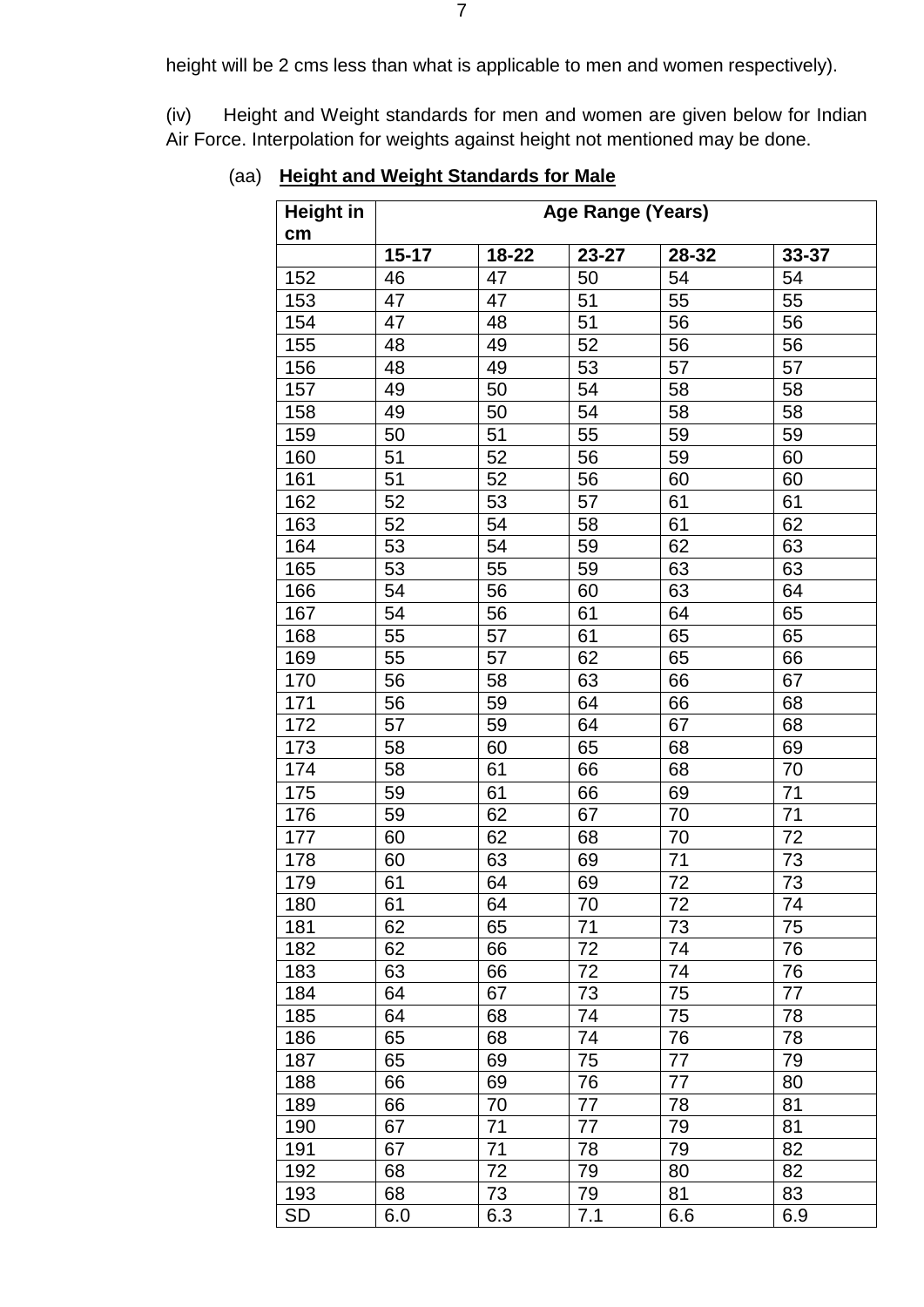| Height in cm | Weight in Kg    |                 |
|--------------|-----------------|-----------------|
|              | 20-25 years     | $26-30$ years   |
| 148          | 43              | 46              |
| 149          | 44              | 47              |
| 150          | 45              | 48              |
| 151          | 45              | 48              |
| 152          | 46              | 49              |
| 153          | 47              | 50              |
| 154          | $\overline{47}$ | 50              |
| 155          | 48              | 51              |
| 156          | 49              | 52              |
| 157          | 49              | 53              |
| 158          | 50              | 53              |
| 159          | $\overline{51}$ | 54              |
| 160          | $\overline{51}$ | $\overline{55}$ |
| 161          | 52              | 55              |
| 162          | 52              | 56              |
| 163          | 53              | 57              |
| 164          | $\overline{54}$ | $\overline{57}$ |
| 165          | 54              | 58              |
| 166          | 55              | 59              |
| 167          | 56              | 60              |
| 168          | 56              | 60              |
| 169          | 57              | 61              |
| 170          | 58              | 62              |
| 171          | 58              | 62              |
| 172          | 59              | 63              |
| 173          | 59              | 64              |
| 174          | 60              | 64              |
| 175          | 61              | 65              |
| 176          | 61              | 66              |
| 177          | 62              | 67              |
| 178          | 63              | 67              |
| <b>SD</b>    | $\overline{5}$  | 5               |

#### (ab) **Height and Weight standards for Female**

#### (e) **Visual Standards**

#### (i) **Visual Standards for Flying Branch**

(aa) **Candidates who habitually wear spectacles are not eligible for flying branch. In case they report for testing they will be tested for other branches (if applied for)**.

(ab) Minimum distant vision 6/6 in one eye and 6/9 in other correctable to 6/6 only for Hypermetropia

- Colour vision CP-1
- Hypermetropia : +2.0 d Sph
- Manifest Myopia : Nil
- RetinoscopicMyopia : –0.5 in any meridian permitted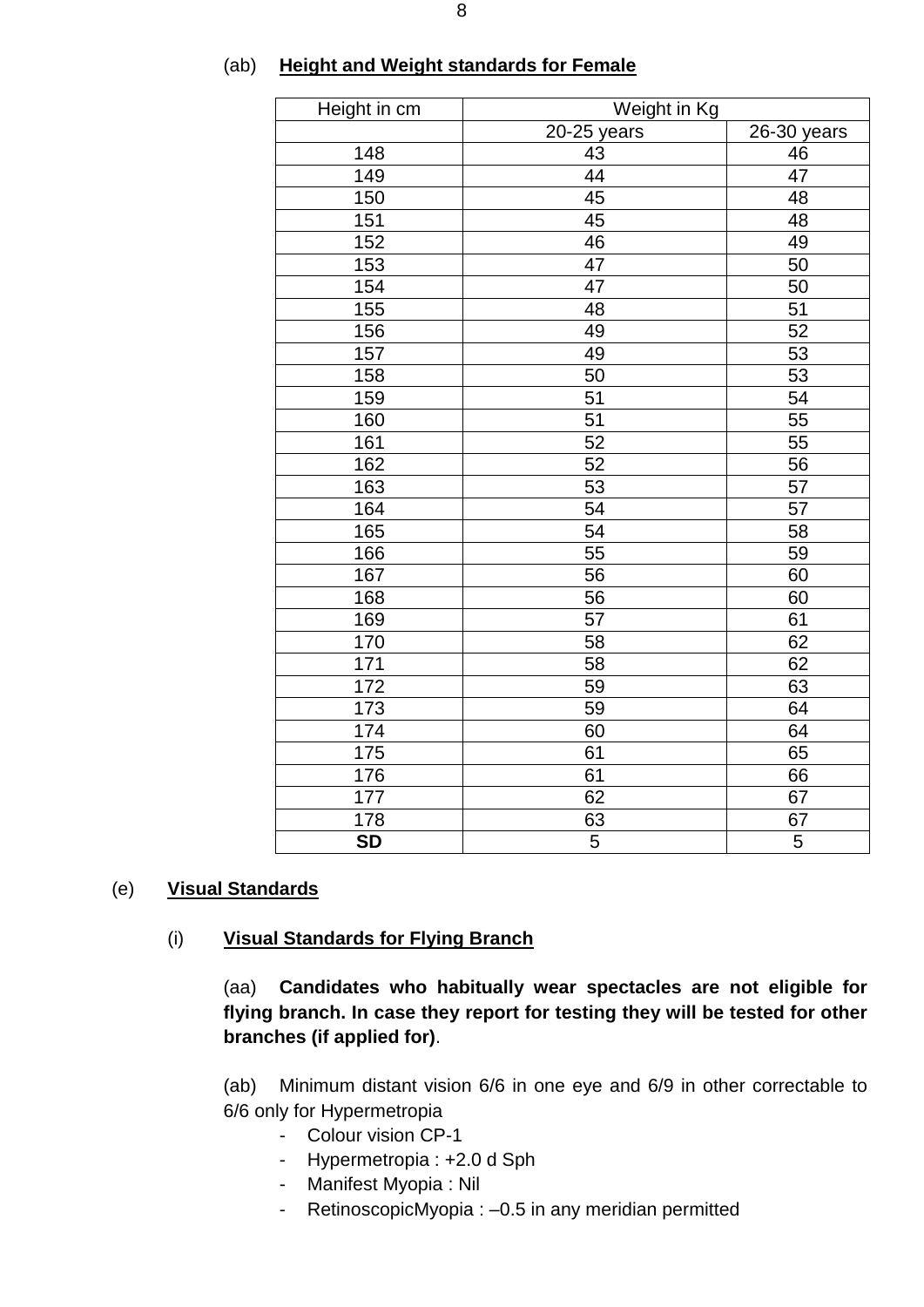- (ac) Maddox Rod Test (i) At 6 meters— Exo-6 prism D - Eso-6 prism D - Hyper-1 prism D
	- Hypo-1prism D
	- (ii) At 33 cms— Exo-16 prism D
		- Eso-6 prism D
		- Hyper-1 prism D
		- 1Hypo-1 prism D
- (ad) Hand held Stereoscope—All of BSV Grades
- (ae) Convergence—up to 10 cm

(af) Cover test for distant and near - Latent divergence/convergence recovery rapid and complete. Binocular Vision - Must possess good binocular vision (fusion and stereopsis with good amplitude and depth).

### (ii) **Visual Standards for Ground Duty (Technical) Branch**

| <b>Maximum</b><br><b>Refractive Error</b> | Limits | of | <b>Visual Acuity Errors</b>                                                                                                | <b>Colour</b><br><b>Vision</b> |
|-------------------------------------------|--------|----|----------------------------------------------------------------------------------------------------------------------------|--------------------------------|
| Myopia: -3.50 D Sph                       |        |    | <b>Hypermetropia</b> : $+3.5$ D Sph Corrected visual acuity should be 6/9 in CP-II<br>each eye. Wearing of glasses will be |                                |
| $\lambda$ stigmatism: $\pm 2.50$ D Cyl    |        |    | compulsory when advised.                                                                                                   |                                |

### (iii) **Visual Standards for Ground Duty (Non-Technical) Branch**

| <b>Sub Branch</b> | <b>Limits</b><br><b>Maximum</b><br><b>Refractive Error</b>                                                                                        | of Visual Acuity Errors                                                                                                                         | Colour<br><b>Vision</b> |
|-------------------|---------------------------------------------------------------------------------------------------------------------------------------------------|-------------------------------------------------------------------------------------------------------------------------------------------------|-------------------------|
|                   | <b>Hypermetropia:</b> $+3.5$ D Sph $ Corrected$ visual<br><b>Administration Myopia: - 3.5 Sph</b><br>Astigmatism: ± 2.50 D Cyl<br>in any meridian | acuity CP-II<br>should be 6/6 in each eye                                                                                                       |                         |
| Logistics         | Hypermetropia: +3.5 D Sph<br>Myopia: -3.50 D Sph<br>Astigmatism: $\pm 2.50$ D Cyl                                                                 | acuity CP-III<br>Corrected visual<br>should be 6/6 in the better<br>eye and 6/18 in the worse<br>eye. Wearing of glasses will<br>be compulsory. |                         |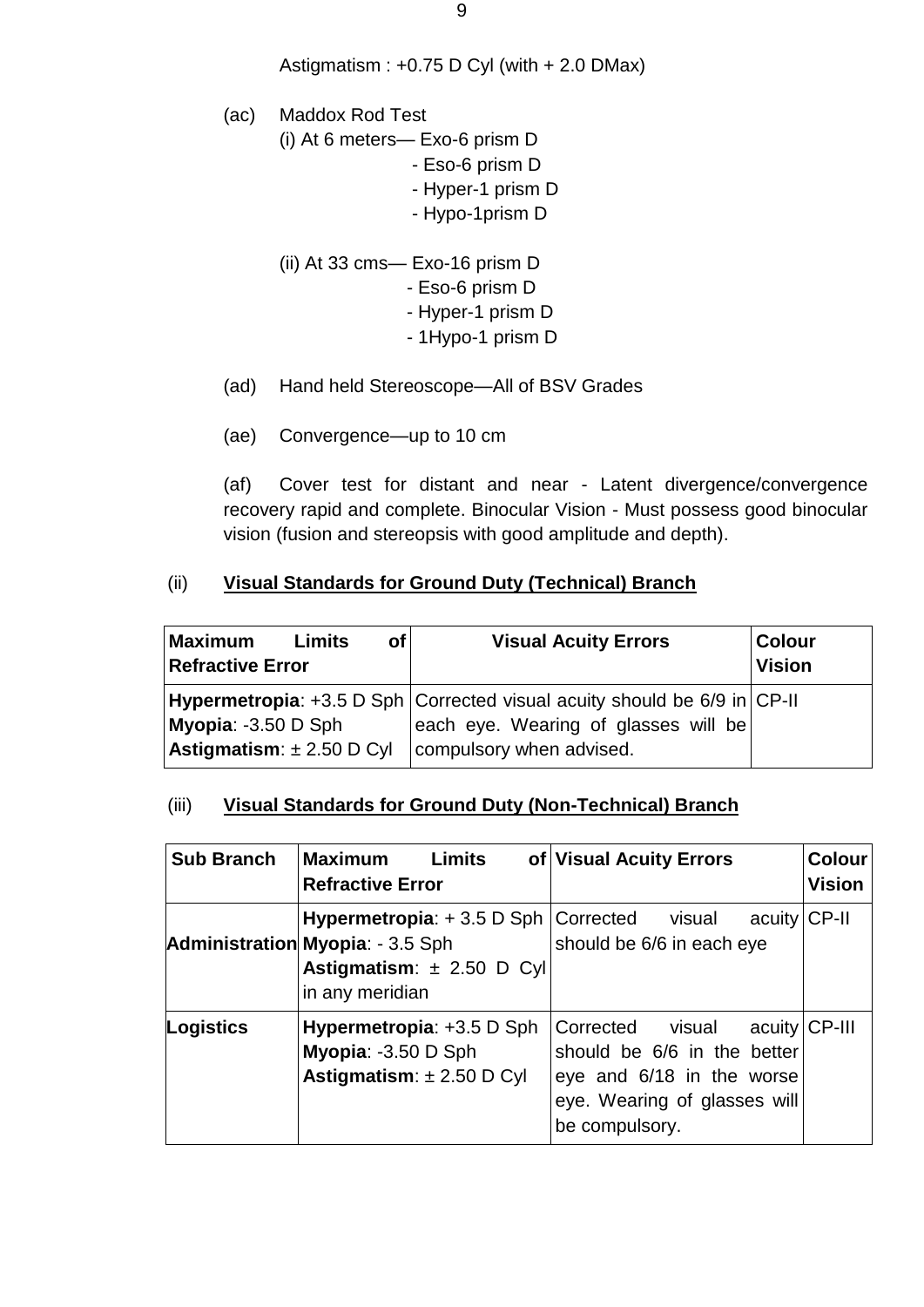| <b>Accounts</b><br>Education | & Hypermetropia: +3.5 D Sph<br>Myopia: -3.50 D Sph<br>Astigmatism: $\pm 2.50$ D Cyl                                        | acuity CP-III<br>Corrected visual<br>should be 6/6 in the better<br>eye and 6/18 in the worse<br>eye. Wearing of glasses will<br>be compulsory. |  |
|------------------------------|----------------------------------------------------------------------------------------------------------------------------|-------------------------------------------------------------------------------------------------------------------------------------------------|--|
| <b>Meteorology</b>           | <b>Hypermetropia:</b> $+3.5$ D Sph $ Corrected$ visual<br>Myopia: -3.5 D Sph<br><b>Astigmatism:</b><br>Cyl in any meridian | acuity CP-II<br>should be 6/6 in the better<br>$\pm$ 2.50 D   eye and 6/18 in the worse<br>eye. Wearing of Glasses will<br>be compulsory.       |  |

### (iv) **Criteria for post LASIK surgery for all branches (Flying/Ground Duty (Tech)/ Ground Duty (Non-tech)**.

(aa) Candidates who have undergone PRK (Photo Refractive Keratotomy)/ LASIK (Laser in Situ Keratomileusis) may be considered fit for commissioning in Air Force for all branches.

(ab) Post PRK/ LASIK candidates must meet the visual requirements required for the branch as laid down in Para 3.12.5.2 of IAP  $4303(4<sup>th</sup>$  edition).

(ac) The following criteria must be satisfied prior to selecting post-PRK/ LASIK at the time of Air Force Medical Examination:-

(aaa) PRK/ LASIK surgery should not have been carried out before the age of 20 years.

(aab) The axial length of the eye should not be more than 25.5 mm as measured by IOL master.

(aac) Atleast 12 months should have elapsed post uncomplicated stable PRK/LASIK with no history or evidence of any complication.

(aad) The post PRK**/** LASIK corneal thickness as measured by a corneal pachymeter should not less than 450 microns.

(aae) Individuals with high refractive errors (>6D) prior to PRK/ LASIK are to be excluded.

(ad) Radial Keratotomy (RK) surgery for correction of refractive errors is not permitted for any Air Force duties. Candidates having undergone cataract surgery with or without IOL implants will also be declared unfit.

(f) The candidate must be physically fit according to the prescribed physical standards which are summarized below:-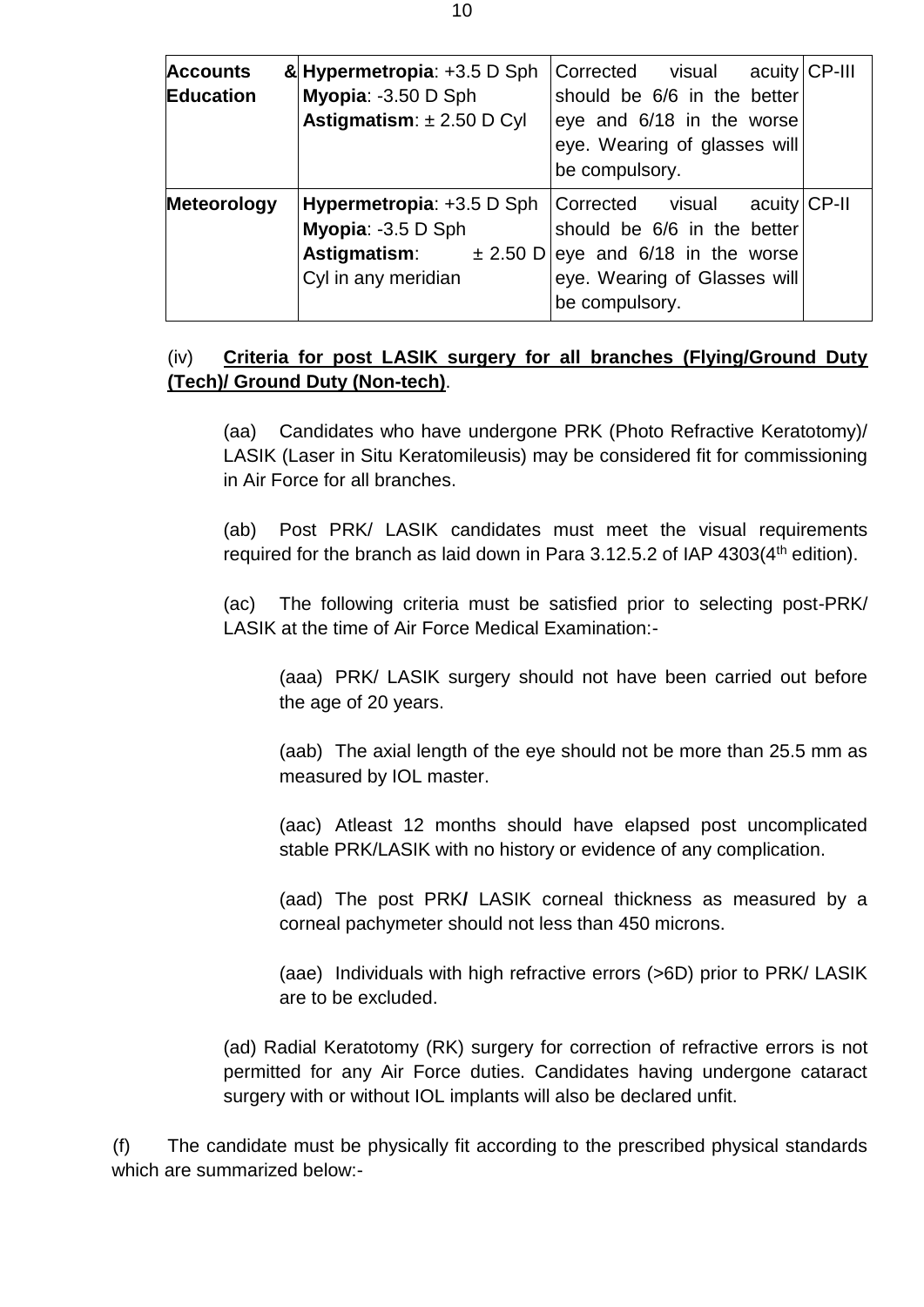(i) The candidate must be in good physical and mental health and free from any disease/disability which is likely to interfere with the efficient performance of duties.

(ii) There should be no evidence of weak constitution, bodily defects or overweight.

(iii) In your own interest you are advised to undergo a preliminary medical check up for wax in ears, refractory error of eyes and fungal infection of skin etc. before reporting for the AFSB interview.

(iv) Chest should be well developed. The minimum range of expansion after one inspiration should be 5 cms. The measurement will be taken with a measuring tape at a level 1 cm below the nipples in front and just below the angles of the scapulae behind, in standing position with arms by the side. X-Ray of the chest is compulsory and will be taken to rule out any disease of the chest.

(v) There should be no disease of bones and joints of the body.

(vi) A candidate should have no past history of mental breakdown or fits.

(vii) There should be no sign of functional or organic disease of the heart and blood vessel. Blood pressure should be normal and Seropositive HIV status and/ or evidence of STD will entail rejection.

(viii) The muscles of abdomen should be well developed and there should be no enlargement of liver or spleen. Any evidence of disease of internal organs of the abdomen will be a cause for rejection.

(ix) **Inguinal Hernia**. Inguinal Hernia (Un-operated) will be a cause for rejection. Those who have been operated for hernia may be declared medically fit, provided:-

(aa) Six months have elapsed since operation, documentary proof to this aspect is to be produced by the candidate.

(ab) General tone of the abdominal musculature is good.

(ac) Surgical scar is well healed healthily without any gaping.

(ad) There has been no recurrence to hernia or complication connected with the operation.

(x) There should be no hydrocele, varicocele or piles.

(xi) Urine examination will be done and any abnormality, if detected will be a cause for rejection.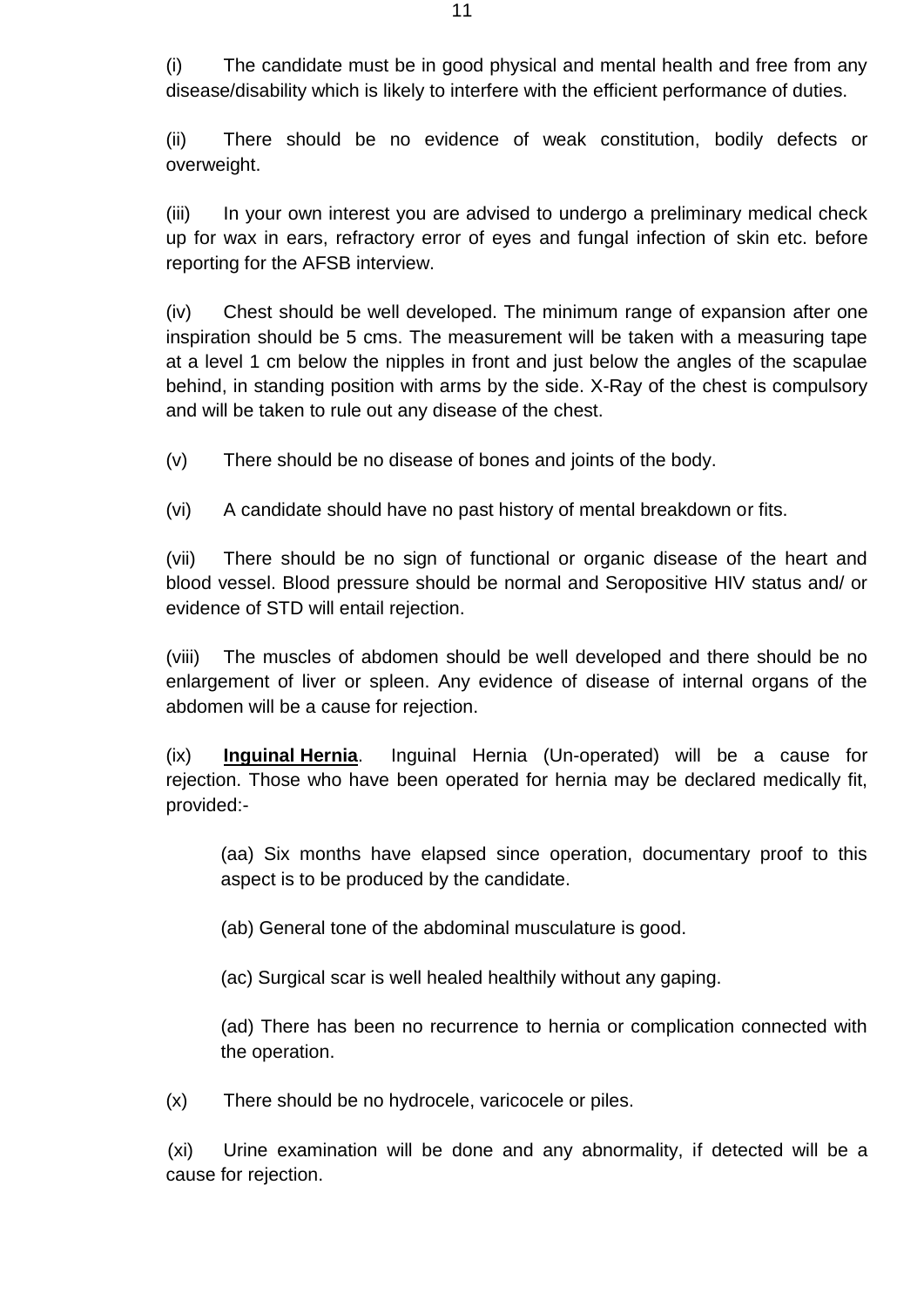(xii) Any disease of the skin which is likely to cause disability or disfigurement will also be a cause for rejection.

(xiii) Pregnancy would be cause for temporary rejection. The individual would be advised to report again to the hospital 24 weeks after an uncomplicated vaginal delivery. In case of an MTP/Abortion the review will be carried out after a period of minimum four weeks and up to 12 weeks. However, in case of caesarean section delivery, the candidate would remain unfit for a period of 52 weeks. The individual would then be examined by the Gynaecologist and assessed regarding her fitness. In cases wherein, a time period of more than six months has elapsed, post her initial medical examination, she would be subjected to repeat complete medical examination as per the existing regulations.

(xiv) The candidates should have sufficient number of natural and sound teeth. A minimum of 14 dental points will be acceptable. When 32 teeth are present, the total dental points are 22. A candidate should not be suffering from severe pyorrhoea.

(xv) X-Ray examination of the chest will include the lower part of cervical spine for presence of cervical ribs. For flying duties, radiograph (AP and lateral views) of cervical, thoracic and lumbo-sacral spine will be carried out. X-Ray examination of other parts of spine will be taken if the SMB considers it necessary.

(xvi) Carrying angle of elbow should not be more than 15° and 18° among males and females respectively.

(xvii) X-ray of Chest is compulsory.

(xviii) The hearing should be normal. A candidate should be able to hear a forced whisper with each ear at a distance of 610 cms in a quiet room. There should be no evidence of present or past disease of the ear, nose and throat. Hearing Standards are as follows:-

(aaa) Speech test : Whispered hearing 610 cms each ear.

(aab) Audiometric Test : Audiometric loss should not exceed +20 db in frequencies between 250 Hz and 8000 Hz.

(xix) Routine ECG should be within normal limits.

(xx) Spinal Conditions. Past medical history of diseases or injury of the spine or sacroiliac joints, either with or without objective signs which have prevented the candidate from successfully following a physically active life, is a case for rejection for commissioning in Flying Branch. History of spinal fracture/prolapsed intervertebral disc and surgical treatment for these conditions will entail rejection. The following conditions detected during medical exam will disqualify a candidate for Air Force Service:-

(aa) Granulomatous disease of spine.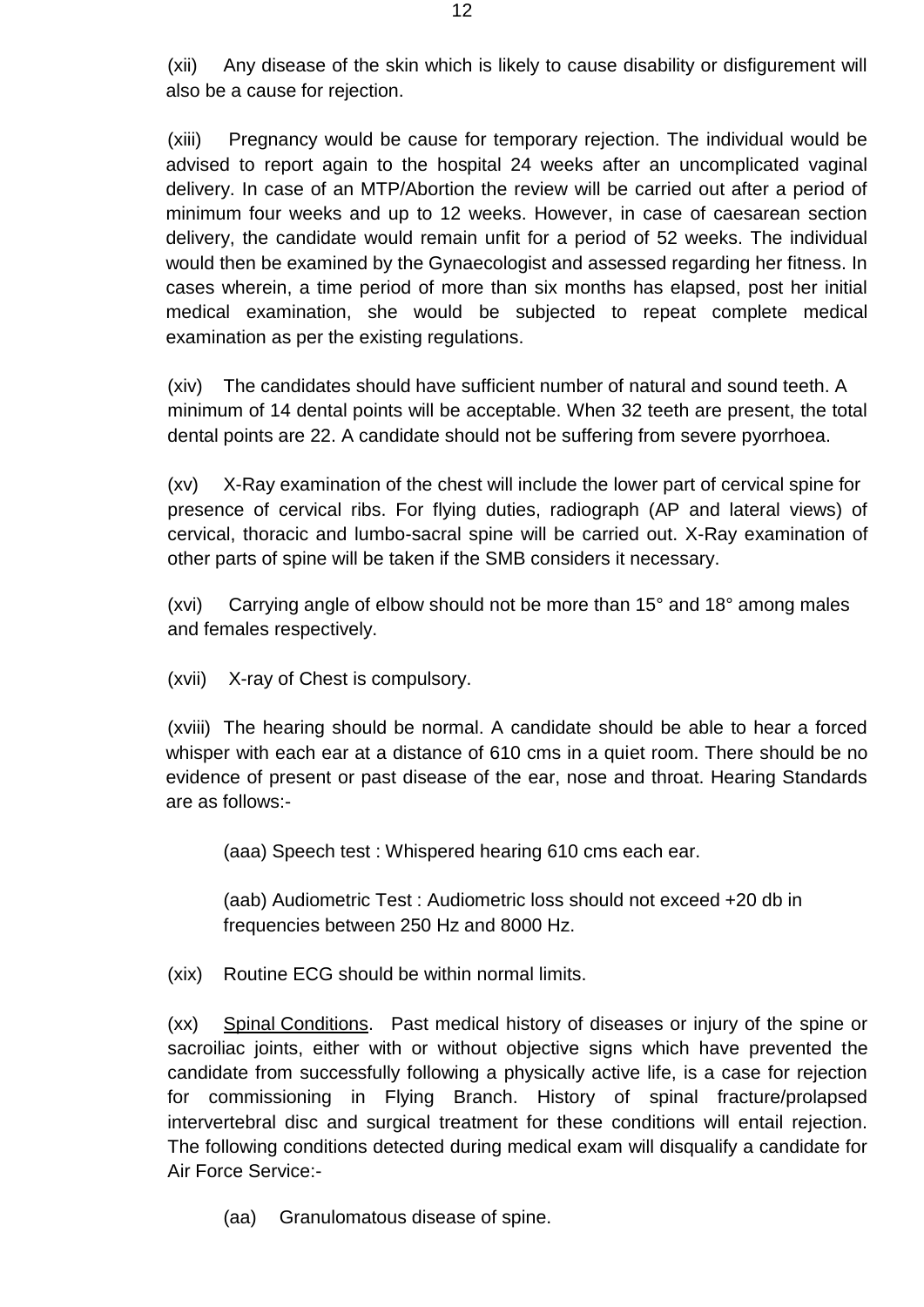- (ab) Arthritis/Spondylosis.
- (ac) Rheumatoid arthritis and allied disorders.
- (ad) Ankylosing spondylitis.
- (ae) Osteoarthrosis, spondylosis and degenerative joint diseases.

(af) Non articular rheumatism (e.g. lesions of the rotator cuff, tennis elbow,recurrent lumbago etc.).

(ag) Miscellaneous disorders including SLE, dermatomyositis, polymyositis,vasculitis.

- (ah) Spondylolisthesis/spondylolysis/spondylosis.
- (aj) Compression fracture of vertebrae.
- (ak) Scheurman's disease (Adolescent kyphosis).

(al) Loss of cervical lordosis when associated with clinically restricted movements of cervical spine.

(am) Unilateral/bilateral cervical ribs with demonstrable neurological or circulatory deficit.

- (an) Any other abnormality if so considered by the specialist.
- (xxi) The following spinal conditions are not acceptable for flying branches:-
	- (aa) Scoliosis more than 15 degree as measured by Cobb's method.
	- (ab) Degenerative Disc Disease.

(ac) Atlanto—occipital and atlanto-axial anomalies.

(ad) Hemi vertebra and/ or incomplete block (fused) vertebra at any level in cervical, dorsal or lumbar spine and complete block (fused) vertebra at more than one level in cervical or dorsal spine.

(ae) Unilateral Sacralisation or lumbarisation (Complete or incomplete) at all levels and bilateral incomplete sacralisation or lumbarisation.

7. **How to Apply**. Aspirants for IAF are required to apply online by using the link **[https://careerindianairforce.cdac.in](https://careerindianairforce.cdac.in/)**, or **https://afcat.cdac.in**. Aadhaar Card is mandatory for online registration. Detailed instructions for filling in the online application form are appended below:-

(a) Applicants need to exercise utmost care while filling in the online application. In case any information is found to be incorrect, the candidature is liable to be cancelled at any stage of the selection process. **Please verify the correctness of information entered in all the fields before proceeding with the "Make Payment" option. Applicants will not**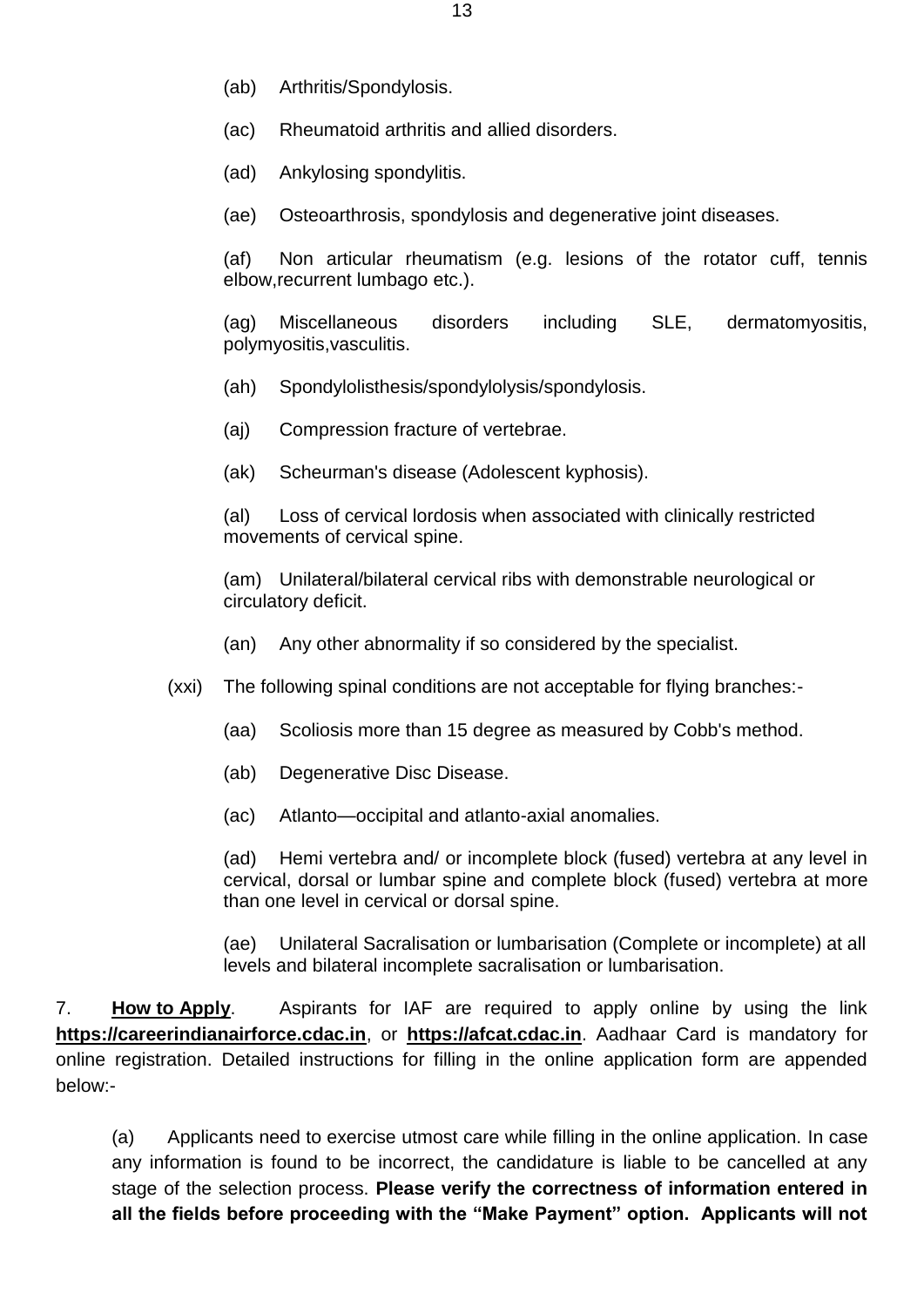**be able to edit the previous details entered after the selection of "Course Preferences" step and after the "Make Payment" step.**

(b) **If an applicant has submitted more than one application, only the latest submitted application form against a particular Aadhaar Number, will be considered for issue of Admit Card. However, the fee deposited while filling additional applications will not be refundable.**

(c) Applicants will be required to complete the process of Online Application form which will have the following sequences. Details in tabular form are given in Para 7 (h) below:-

(i) Click **"CANDIDATE LOGIN''** on the Home page- leads to AFCAT Sign-in.

(ii) In the next page, applicants to click **"NOT YET REGISTERED? REGISTER HERE".**

(iii) Sign Up: Creation of Log-in ID and applicant will receive a password in his/her registered email id.

(iv) After successful registration, sign-in with registered email id and system generated password.

(v) Reset Password- Log-Out (candidates must remember their login ID and password for future use during the examination process).

(vi) Fresh Log-in.

(vii) Selection of Entry: **"AFCAT"; "NCC SPECIAL ENTRY FOR FLYING BRANCH".**

(viii) Click **"INSTRUCTIONS".** Read Instructions carefully.

(ix) Acknowledgement of having read and understood instructions- Check box to proceed to next stage.

### (x) Click **"APPLICATION FORM FILLING"**

- (aa) **Personal Information**. Fill in details. Click **"SAVE AND CONTINUE"** to proceed to next stage
- (ab) **Qualification Details**. Fill in details. Click **"SAVE AND CONTINUE"** to proceed to next stage
- (ac) **Course Preference**. Fill in details. Click **"SAVE AND CONTINUE"** to proceed to next stage
- (ad) **Communication Details**. Fill in details. Click **"SAVE AND CONTINUE"** to proceed to next stage
- (ae) **Upload Documents**. Upload Photo, Signature & Thumb Impression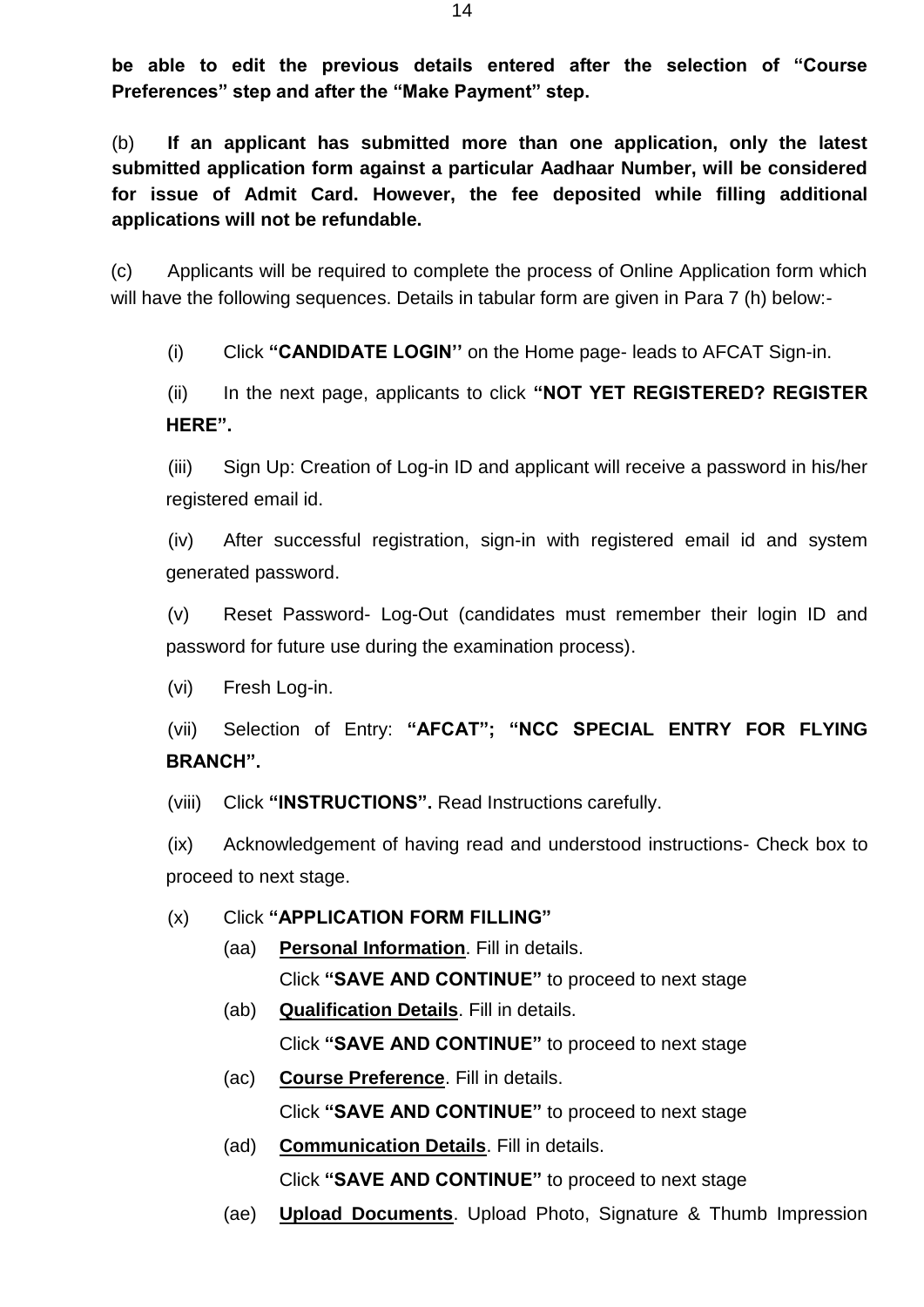(size of each jpg/ jpeg file to be between 10 and 50 kb). Application with inappropriate images will be considered invalid and the candidature will be rejected along with other counterfeit entries, whenever detected at any stage of the selection process.

- (af) **Exam City Selection**. Select from drop-down menu
- (ag) **Declaration**

Click **"SAVE AND CONTINUE"** to proceed to next stage

(xi) Click **"MAKE PAYMENT"**- Online (applicable only for AFCAT)

(xii) Click **"PAYMENT STATUS"** to view whether payment is successful. If Registration Number is displayed, it implies that the payment is successful.

(xiii) **For AFCAT Candidates Only**: After **01 Feb 2019** click **"DOWNLOAD ADMIT CARD"** to download your Admit Card from the website **[https://afcat.cdac.in](https://afcat.cdac.in/)** and you will also receive admit card on your registered email ID. If the candidate does not receive his/her admit card in their registered email id or is not able to download the same from the mentioned website, he/she is required to enquire from AFCAT Query Cell at C-DAC, Pune. (**Phone Nos: 020-25503105 or 020-25503106**). E-Mail queries may be addressed to **[afcatcell@c](mailto:afcatcell@)dac.in**.

(d) While filling in the online application, the applicant must ensure that he/ she meets all the eligibility conditions including the educational qualification which must conform to the guidelines/ norms of the relevant educational board/ UGC, as reviewed and updated from time to time. The applicants are advised to keep the relevant documents ready, as details are to be filled in as per matriculation and other educational certificates. The educational qualifications filled by the applicant should correspond to the Entry Level Qualification (ELQ) as given in Para 5 (c) (i) to (iii) of this notification. If any of the eligibility conditions is not met, the candidature is liable to be rejected at any stage during the selection process and the onus of the same would be on the candidate himself/ herself. With regard to Integrated degree programmes, the following are the prevailing UGC guidelines:-

(i) **Integrated/ Dual Degree**. As per the guiding principles laid down by UGC, if the Integrated/ Dual Degree Programmes intend to offer two separate degrees with an option for interim exit or lateral entry, the duration of the Integrated/ Dual Degree Programme must not be less than the duration equal to the sum total of the prescribed duration of the two degrees that are being combined in the programme. All such programmes should carry the nomenclature of Integrated/ Dual Degree (Name of the first degree) - (Name of the final degree); both the degrees awarded under the programme should be individually and separately recognised as equivalent to corresponding degrees and not as one single integrated degree).

(ii) **Integrated Single Degree**. If the Integrated Programme intends to offer a single degree without permission to exit and lateral entry, the programme duration may be relaxed by not more than 25% of the sum total of the prescribed duration of the two degrees that are being combined to make the single integrated degree.

(e) Before filling in the online application, an applicant should have the following scanned images saved as jpg/ jpeg files (size of each file to be between 10 and 50 kb)

15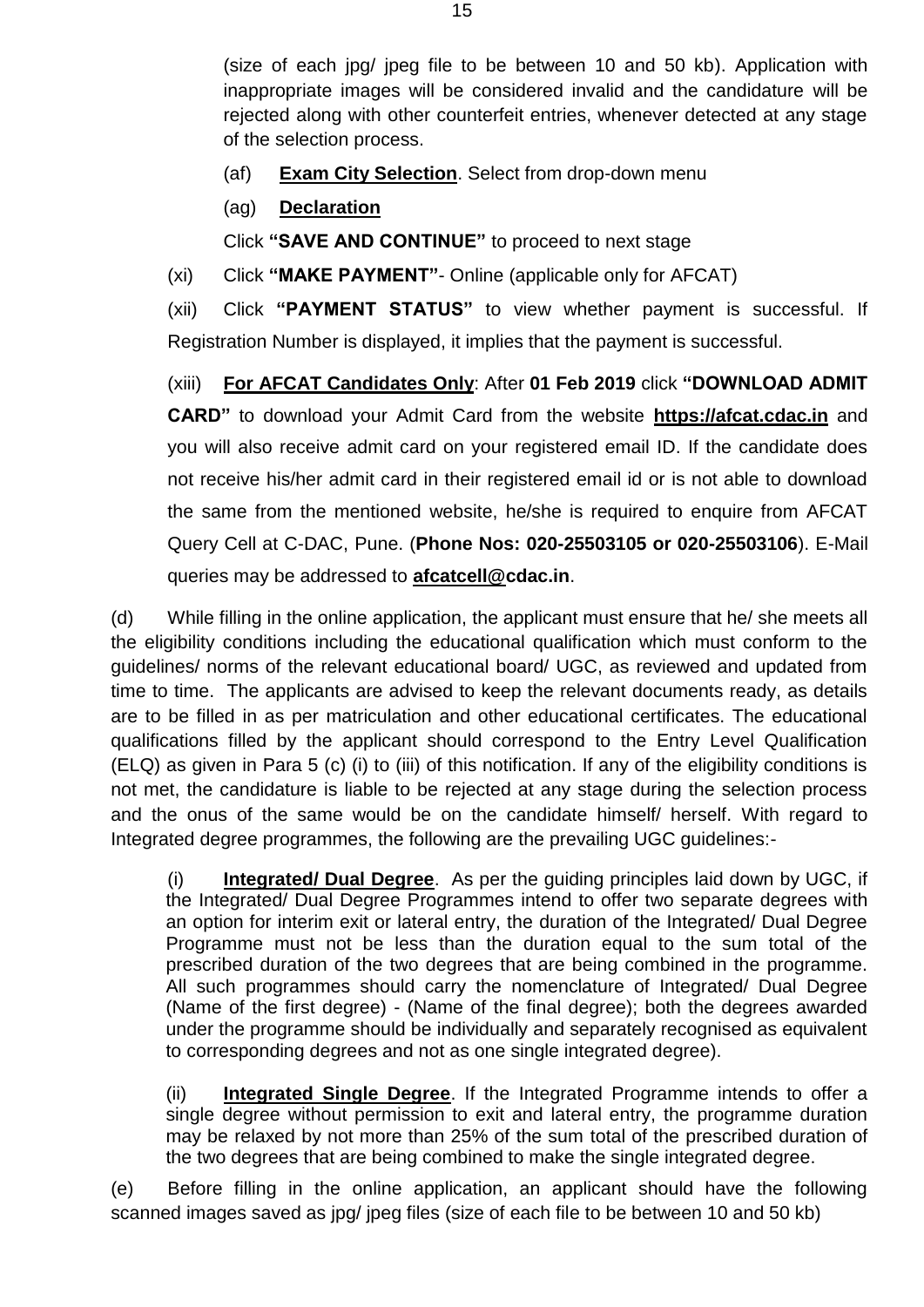- (i) Recent passport size colour photograph
- (ii) Signature

(iii) Thumb impression (left thumb for male applicants and right thumb for female applicants) - created by pressing on ink stamp pad and then on plain blank paper

(f) While filling in the online application form, applicants are required to click **"SAVE AND CONTINUE"** to complete the process of each part. If the mandatory fields (marked by a red asterisk (\*)) are not filled, the **"SUBMIT**" button would not be enabled for the applicants to click and proceed to the next part of the application form.

(g) Once the "Course Preference" stage is saved, applicants will not be able to edit/ modify previous data in the "Personal Information" and "Qualification details" pages. Only the "Communication Details" page can be edited, if an applicant wishes to do so. After the "Make Payment" step, applicants will be able to check the "Payment Status" as well as "Preview Application". However, no further changes or correction is possible in the online application form. Thereafter, the only option for an applicant, if an application is to be amended, is to re-register with a different email id and fill the online application form a new. The fee paid, including on any additional online application form(s), will not be refundable.

(h) **Examination fee for AFCAT Entry**. After filling in the online application form, **the examination fee of Rs. 250/- (non-refundable) for AFCAT entry (not applicable for NCC special entry and Meteorology) may be paid online** through the *'Make Payment***'** step on the main menu of the online application. No cash or cheque or demand draft (DD) will be accepted towards payment of examination fee. The examination fee can be paid using credit/ debit cards/ net banking through the payment gateway. Applicants are advised to follow the instructions/ steps given on the payment gateway, and also print/keep the transaction details for their records. After confirmation from bank that the payment is received, the "Payment Status" will display "Registration Number" which the candidate may note down for future correspondence. Simultaneously, the candidate will receive a confirmatory sms/ e-mail. This will be followed by Admit Card (with the Hall Ticket Number) which a candidate will receive on his/her registered email ID and which is also downloadable from his/her registered email ID.

| S. No | <b>Description</b>     |                                                                                              |  |  |  |
|-------|------------------------|----------------------------------------------------------------------------------------------|--|--|--|
| 1.    | Sign up Format         |                                                                                              |  |  |  |
|       | <b>Full Name</b>       | per 10th Matriculation Passing<br>As<br>Certificate- all in alphabet of max 50<br>characters |  |  |  |
|       | <b>Father's Name</b>   | In alphabet of maximum 50 characters                                                         |  |  |  |
|       | Mother's Name          | In alphabet of maximum 50 characters                                                         |  |  |  |
|       | Email id               | email id (to be used for Sign-in)                                                            |  |  |  |
|       | Nationality            | Indian                                                                                       |  |  |  |
|       | <b>Mobile Number</b>   | 10 digits                                                                                    |  |  |  |
|       | <b>Secret Question</b> | Select one from options                                                                      |  |  |  |
|       | <b>Secret Answer</b>   | In alphabet of maximum 50 characters                                                         |  |  |  |
|       | <b>CAPTCHA</b>         | Enter alphanumeric text shown                                                                |  |  |  |

(j) Detailed instructions on filling in the online application form: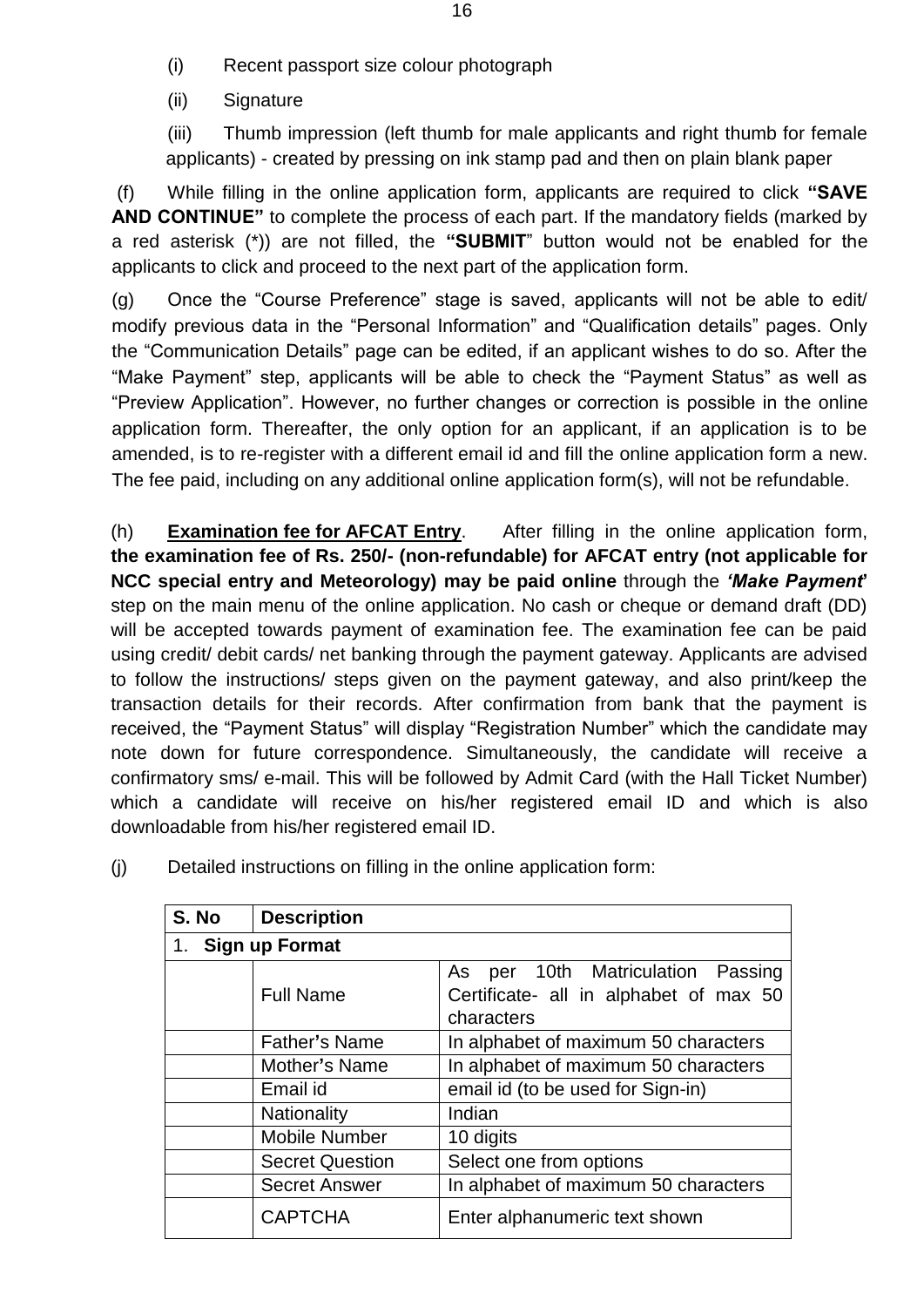| 2.    | <b>Personal Information</b>                                                                           |                                                                                                                                                                             |
|-------|-------------------------------------------------------------------------------------------------------|-----------------------------------------------------------------------------------------------------------------------------------------------------------------------------|
| (a)   | <b>Type of Entry</b>                                                                                  | Applicant has to choose entry to IAF<br>through one of the options<br>(i)<br><b>AFCAT</b><br>(ii) NCC SPECIAL ENTRY FOR<br><b>FLYING BRANCH</b><br>(iii) METEOROLOGY BRANCH |
| (b)   | <b>Candidate's Name</b><br>(As per<br>10 <sup>th</sup> /matriculation<br>passing certificate)         |                                                                                                                                                                             |
| (c)   | Candidate's<br>Father's Name (As<br>per<br>10 <sup>th</sup> /matriculation<br>passing certificate)    | These fields will be auto filled from the<br>signup data entered by the applicant.                                                                                          |
| (d)   | Candidate's<br>Mother's Name (As<br>per<br>10 <sup>th</sup> /matriculation<br>passing certificate)    |                                                                                                                                                                             |
| (e)   | <b>Email Address</b>                                                                                  |                                                                                                                                                                             |
| (f)   | Email<br>Secondary<br><b>Address</b>                                                                  | Email id other than which the applicant<br>has signed-up with                                                                                                               |
| (g)   | Nationality                                                                                           |                                                                                                                                                                             |
| (h)   | Mobile Number                                                                                         |                                                                                                                                                                             |
| (i)   | Candidate's Visible<br><b>Identification Mark</b>                                                     | In alphabet of maximum 50 characters                                                                                                                                        |
| (j)   | <b>CPSS/PABT Status</b>                                                                               | Applicant has to choose Passed/Failed/<br>Not appeared;<br>If passed fill the details from (i) to (iv)                                                                      |
| (i)   | CPSS/PABT Batch<br>Number                                                                             | <b>Numeric Value</b>                                                                                                                                                        |
| (ii)  | CPSS/PABT Date of<br>Passing                                                                          | DD/MMM/YYYY                                                                                                                                                                 |
| (iii) | CPSS/PABT Chest<br>No.                                                                                | <b>Numeric Value</b>                                                                                                                                                        |
| (iv)  | <b>CPSS/PABT</b><br>attended at which<br>Air Force Selection<br><b>Board</b>                          | Choose one from the list Dehradun,<br>Gandhinagar, Mysore, Varanasi                                                                                                         |
| (k)   | have<br>Do<br>you<br>a<br>valid<br>current<br>Pilot<br>Commercial<br>License<br>issued<br>by<br>DGCA? | Select 'Yes' or 'No'                                                                                                                                                        |
| (1)   | Are you                                                                                               | serving   Select 'Yes' or 'No'                                                                                                                                              |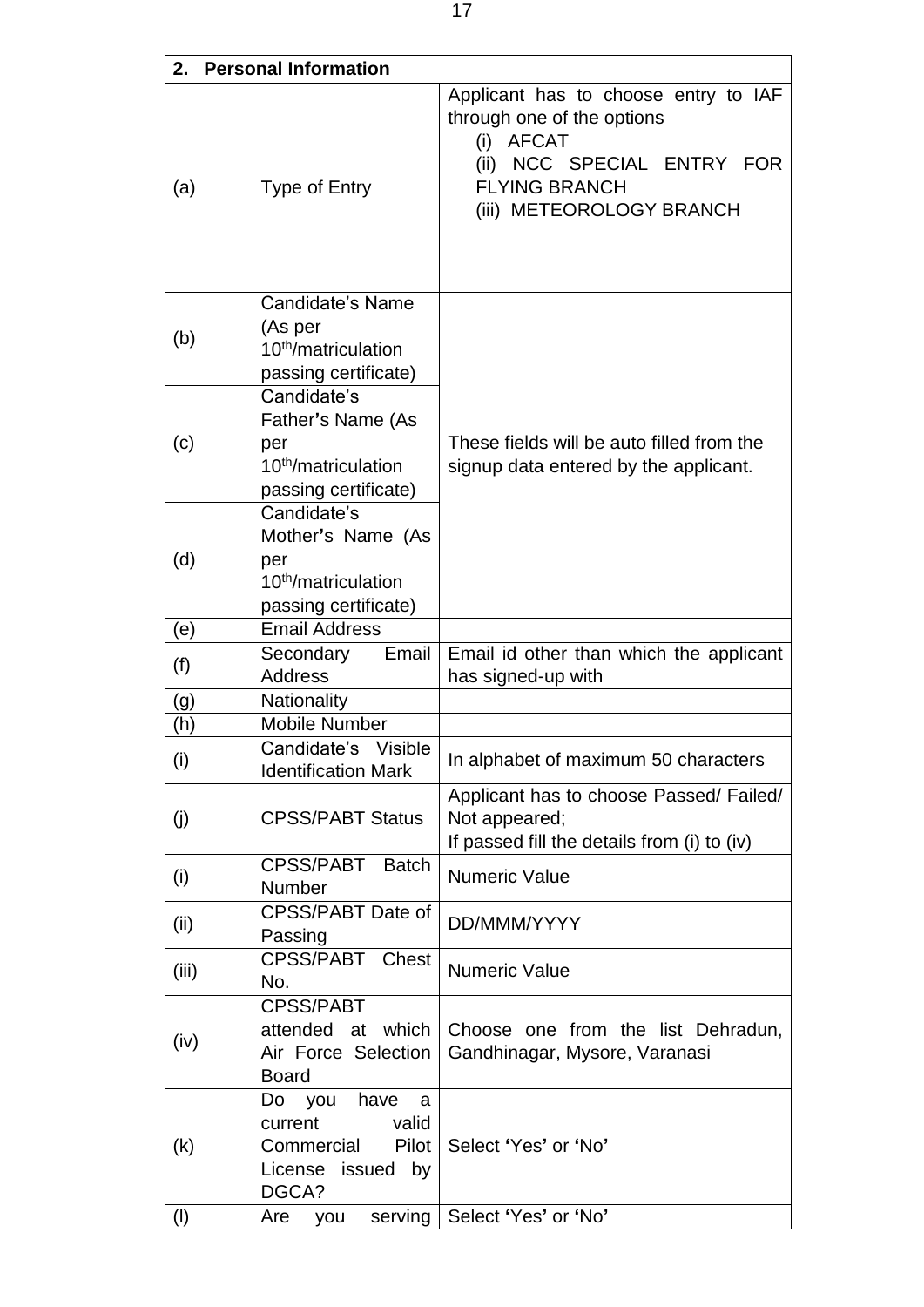|       | Airman of IAF?                                                                                                | If Yes, fill the details from (i) to (iv)                                                                                                                                                                                                                 |
|-------|---------------------------------------------------------------------------------------------------------------|-----------------------------------------------------------------------------------------------------------------------------------------------------------------------------------------------------------------------------------------------------------|
| (i)   | <b>Select Rank in IAF</b>                                                                                     | Choose one from the list                                                                                                                                                                                                                                  |
| (ii)  | <b>Service Number</b>                                                                                         | Alphanumeric                                                                                                                                                                                                                                              |
| (iii) | <b>Current Posted Unit</b>                                                                                    | Alphanumeric                                                                                                                                                                                                                                              |
| (iv)  | <b>Select Command</b>                                                                                         | Choose one from the list                                                                                                                                                                                                                                  |
| (m)   | <b>Select Gender</b>                                                                                          | Male or Female                                                                                                                                                                                                                                            |
| (n)   | <b>Marital</b><br>Select<br><b>Status</b>                                                                     | <b>Married or Unmarried</b>                                                                                                                                                                                                                               |
| (o)   | Date of Birth                                                                                                 | DD/MMM/YYYY                                                                                                                                                                                                                                               |
| (p)   | Confirm your Date<br>of Birth                                                                                 | DD/MMM/YYYY                                                                                                                                                                                                                                               |
| 3.    | <b>Qualification Details</b>                                                                                  |                                                                                                                                                                                                                                                           |
| (a)   | <b>Education Level</b>                                                                                        | Choose one from the list<br>$10 + 2 +$ Graduation<br>10 + 2 + Graduation + Post Graduation<br>Diploma + Graduation<br>10 + 2 + Integrated Post Graduation<br>Diploma + Integrated Post Graduation<br>+ Graduation<br>Diploma<br>Post<br>$+$<br>Graduation |
| (b)   | Graduation<br>Select<br>Level                                                                                 | Choose one from the list, based on<br>above selection<br><b>Graduate Options A</b><br><b>Graduate Options B</b><br><b>Graduate Options C</b><br><b>Graduate Options D</b>                                                                                 |
| (c)   | Select Qualification<br>Degree                                                                                | For Group 'A', 'B', 'D' Choose from<br>AMIE / ASI / IETE<br><b>Bachelor of Engineering</b><br><b>Bachelor of Technology</b><br>For Option 'C' enter B.Com etc.                                                                                            |
| (d)   | Course Duration (in<br>years)                                                                                 | Numeric (4) four years for 'A', 'B', 'D'<br>Numeric (3) three years for 'C'                                                                                                                                                                               |
| (e)   | College/<br>Name<br>of<br>Institute                                                                           | In alphabet of maximum 50 characters                                                                                                                                                                                                                      |
| (f)   | Name of University                                                                                            | In alphabet of maximum 50 characters                                                                                                                                                                                                                      |
| (g)   | Date/ Expected date<br>obtaining<br>the<br>οf<br>Graduation                                                   | DD/MMM/YYYY                                                                                                                                                                                                                                               |
| (h)   | Aggregate/<br>Enter<br><b>Gross Percentage</b>                                                                | Numeric 2 digit                                                                                                                                                                                                                                           |
| (i)   | Do<br>you<br>have<br>Current backlog?                                                                         | Select 'Yes' or 'No'                                                                                                                                                                                                                                      |
| (j)   | 10+2 / Higher Secondary School Details                                                                        |                                                                                                                                                                                                                                                           |
| (i)   | Aggregate/<br>Enter<br>Gross Percentage<br>as per your 10+2 /<br>Higher Secondary<br><b>School Mark Sheet</b> | Numeric 2 digit                                                                                                                                                                                                                                           |
| (ii)  | Physics<br>Enter                                                                                              | Numeric 2 digit                                                                                                                                                                                                                                           |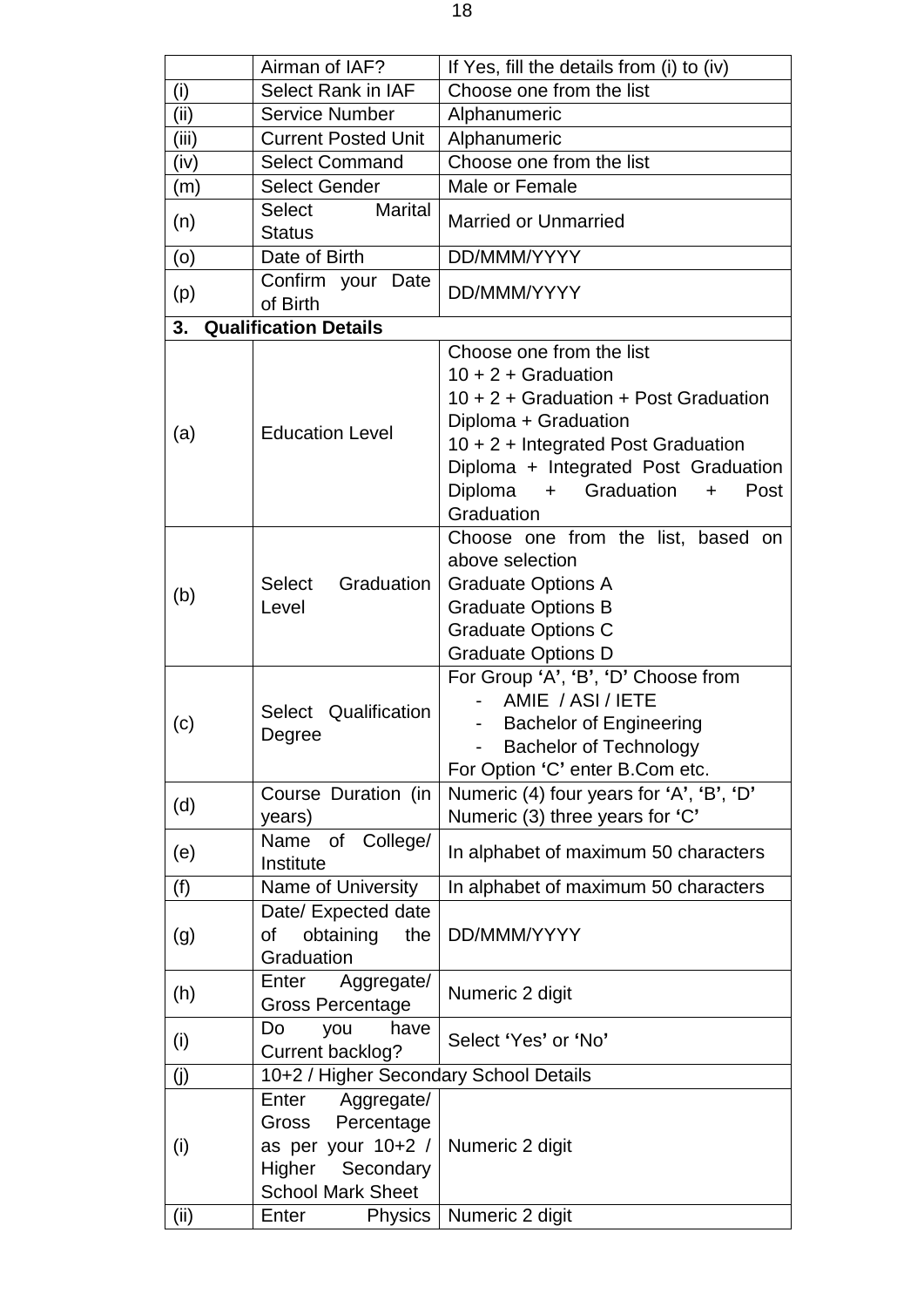|                   | Percentage as per                  |                                                                              |  |
|-------------------|------------------------------------|------------------------------------------------------------------------------|--|
|                   | your 10+2 / Higher                 |                                                                              |  |
|                   | Secondary School                   |                                                                              |  |
|                   | Mark Sheet. Enter 0                |                                                                              |  |
|                   | (Zero), if<br>not                  |                                                                              |  |
|                   | applicable.                        |                                                                              |  |
|                   | Enter Mathematics                  |                                                                              |  |
|                   | Percentage as per                  |                                                                              |  |
|                   | your 10+2 / Higher                 |                                                                              |  |
| (iii)             | Secondary School                   | Numeric 2 digit                                                              |  |
|                   | Mark Sheet. Enter 0                |                                                                              |  |
|                   | $(Zero)$ , if<br>not               |                                                                              |  |
|                   | applicable.                        |                                                                              |  |
|                   | 4. Course Preference               |                                                                              |  |
|                   |                                    | Applicant to select from the list of                                         |  |
|                   |                                    | courses                                                                      |  |
|                   |                                    | - Flying                                                                     |  |
|                   |                                    | - Ground Duty (Technical)                                                    |  |
|                   |                                    | - Ground Duty (Non Technical)                                                |  |
|                   |                                    | Candidates in<br>possession<br>οf                                            |  |
|                   |                                    | Graduation/Post Graduation<br>degree                                         |  |
|                   | Courses                            | qualification in Engineering/equivalent                                      |  |
| (a)               |                                    | Technical qualification from recognised                                      |  |
|                   |                                    | university would mandatorily appear in<br>EKT and if selected, would also be |  |
|                   |                                    | considered for Ground Duty (Technical)                                       |  |
|                   |                                    | branch.                                                                      |  |
|                   |                                    | Note: IAF reserves the right to allocate                                     |  |
|                   |                                    | branches as per their suitability and                                        |  |
|                   |                                    | availability of vacancies irrespective of                                    |  |
|                   |                                    | the choices/options applied for by the                                       |  |
|                   |                                    | candidates.                                                                  |  |
| 5. NCC            |                                    |                                                                              |  |
| (a)               | NCC Air Wing "C"                   | If applicant is joining through NCC                                          |  |
|                   | Certificate                        |                                                                              |  |
| (i)               | Serial No.                         | Number                                                                       |  |
| (iii)             | Name of NCC Unit                   | In alphabet of maximum 50 characters                                         |  |
| (iii)             | Year                               | Numeric 4 digit (YYYY)                                                       |  |
| 6.                | <b>AFSB/SSB appeared</b>           | Applicant has to choose Passed/ Failed/                                      |  |
| <b>Candidates</b> |                                    | Not appeared;                                                                |  |
|                   | Batch No.                          | If Passed fill details from (a) to (e)<br>Number                             |  |
| (a)               | Place<br>Of<br>Enter               |                                                                              |  |
| (b)               |                                    | Alphabets                                                                    |  |
|                   | Appearing<br>No of Days at AFSB    | From (DD/MMM/YYYY) to (DD/MMM/YYYY)                                          |  |
| (c)               |                                    |                                                                              |  |
| 7.                | <b>Source of AFCAT information</b> |                                                                              |  |
| (a)               | Source                             | information<br>Newspaper<br>List<br>οf                                       |  |
|                   |                                    | <b>Employment News</b>                                                       |  |
|                   |                                    |                                                                              |  |
| 8. GATE           |                                    |                                                                              |  |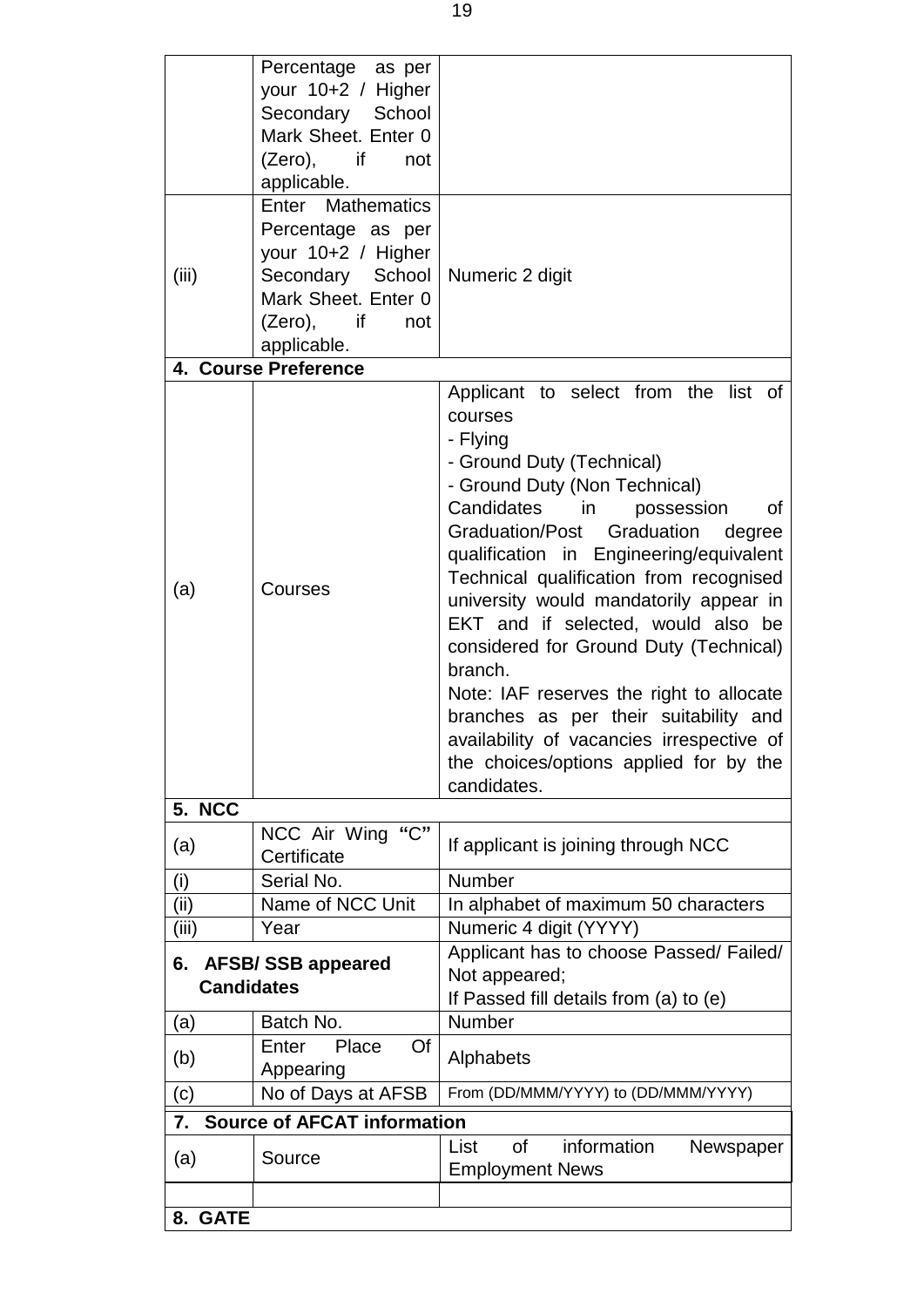| (a)                                                                                                                 | Year of appearing                                                      | Numeric 4 digit                                                                                                     |  |  |
|---------------------------------------------------------------------------------------------------------------------|------------------------------------------------------------------------|---------------------------------------------------------------------------------------------------------------------|--|--|
| (b)                                                                                                                 | <b>GATE Score</b>                                                      | Numeric 2 digit                                                                                                     |  |  |
|                                                                                                                     | 9. Communication Details                                               |                                                                                                                     |  |  |
| (a)                                                                                                                 | <b>Permanent Address</b>                                               |                                                                                                                     |  |  |
| (i)                                                                                                                 | <b>Enter Full Address</b>                                              | Alphabet and Numbers of maximum 100<br>characters                                                                   |  |  |
| (ii)                                                                                                                | Select State/Union<br><b>Territories</b>                               | Choose any one from list of states<br>displayed                                                                     |  |  |
| (iii)                                                                                                               | <b>Select City</b>                                                     | Choose any one from list of cities<br>displayed                                                                     |  |  |
| (iv)                                                                                                                | Pin Code                                                               | Numeric 6 digits                                                                                                    |  |  |
| (v)                                                                                                                 | Railway<br>Nearest<br><b>Station</b>                                   | Alphabet of maximum 50 characters                                                                                   |  |  |
| (vi)                                                                                                                | <b>Landline Number</b>                                                 | <b>STD code and Landline</b><br>Numeric 11 digit                                                                    |  |  |
| (vii)                                                                                                               | Card<br>Aadhaar<br>Number                                              | 12 digit numeric number of the applicant<br>as appearing in Aadhaar card issued by<br>UIDAI.                        |  |  |
| (viii)                                                                                                              | Check if Permanent<br>Address is same as<br>Correspondence<br>Address. | If ticked, the Permanent address details<br>are populated in the Correspondence<br>address.                         |  |  |
| (b)<br><b>Correspondence Address</b>                                                                                |                                                                        |                                                                                                                     |  |  |
| (i)                                                                                                                 | <b>Full Address</b>                                                    | In alphabet and numbers of maximum<br>250 characters                                                                |  |  |
| (ii)                                                                                                                | <b>State</b>                                                           | Choose any one from list displayed                                                                                  |  |  |
| (iii)                                                                                                               | City                                                                   | Choose any one from list displayed                                                                                  |  |  |
| (iv)                                                                                                                | Pin Code                                                               | Numeric 6 digits                                                                                                    |  |  |
| (v)                                                                                                                 | Railway<br><b>Nearest</b><br><b>Station</b>                            | In alphabet of maximum 50 characters                                                                                |  |  |
|                                                                                                                     | <b>10. Upload Documents</b>                                            | Size of each file is to be between 10 KB<br>and 50KB                                                                |  |  |
| (a)                                                                                                                 | Photograph                                                             | Upload un-attested recent passport size<br>colour photograph (front portrait without<br>headgear, expect for Sikhs) |  |  |
| (b)                                                                                                                 | Signature                                                              | Upload scanned image of own signature<br>in JPEG/ JPG format                                                        |  |  |
| (c)                                                                                                                 | Thumb Impression                                                       | Upload<br>scanned impression of<br>the<br>thumb in JPEG/ JPG format                                                 |  |  |
| (d)                                                                                                                 | Declaration by the<br>candidate                                        | Check                                                                                                               |  |  |
| 5 choices based on preference from the<br>11. Select Exam City<br>list of exam cities as mentioned in Para<br>8 (f) |                                                                        |                                                                                                                     |  |  |

### (k) **Applicants are strongly advised to apply online well in time to avoid the last minute rush leading to website/ server slowdown.**

(l) **Serving Airmen**. Serving Airmen are required to apply like other applicants. In addition, they would have to apply as per the service format given in AFO 11/ 2015 through service channel.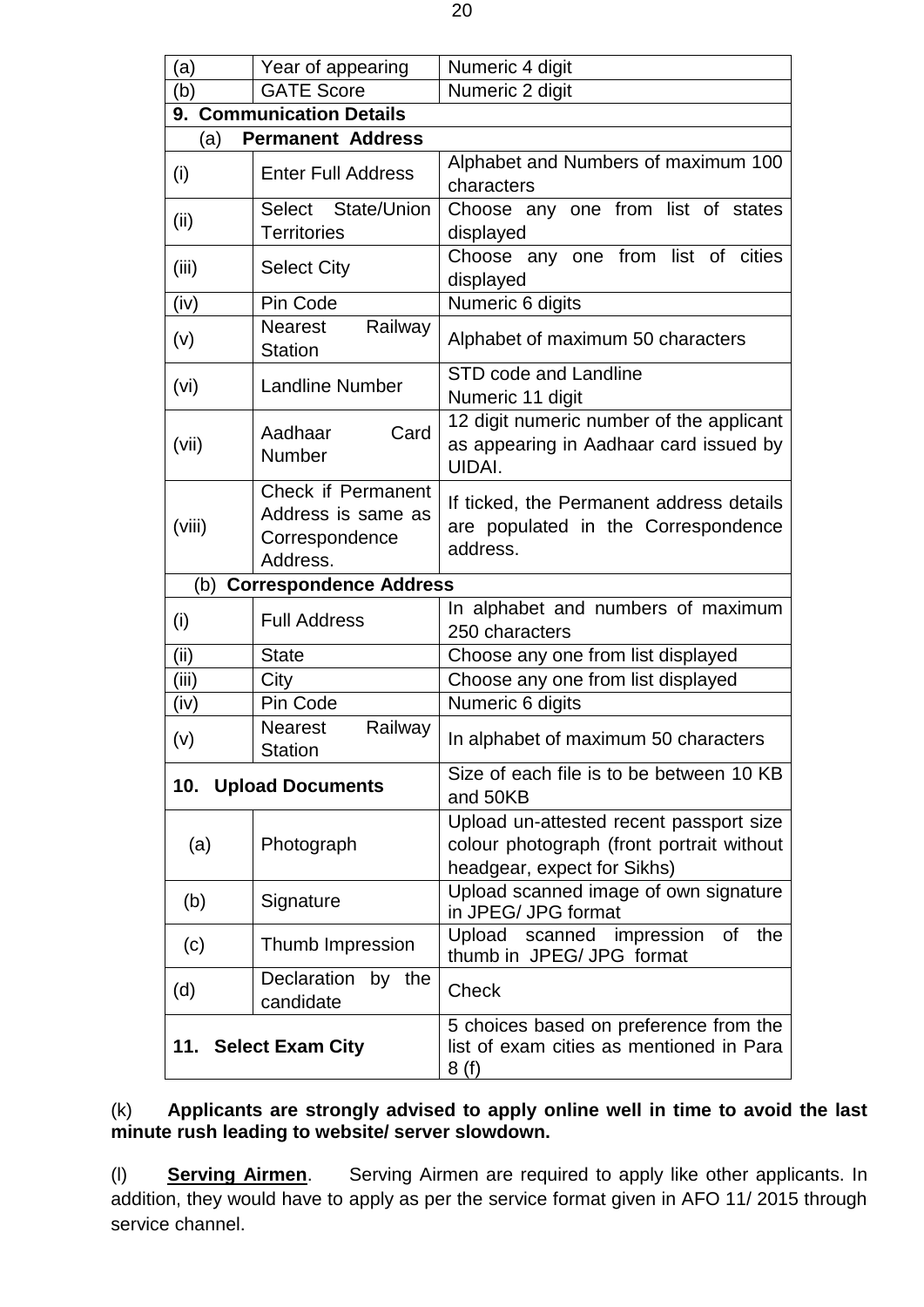(m) **NOC for Government Employees**. The applicants who are already in Government Service including serving in the Armed Forces, Government-owned industrial undertakings or other similar organizations or in private employment also need to apply only after obtaining necessary permission from their departments concerned and they are required to produce NOC at the time of AFSB testing, failing which they will be routed back without being tested.

(n) **Permission of Employer**. Candidates should note that in case communication is received from their employer to withhold permission to the candidates who have applied for/ appearing in the examination, their candidature is liable to be cancelled.

(o) Applicants are not required to submit any certificate, along with their applications, in support of their claims regarding age, educational qualifications, etc. However, certain mandatory documents are required to be carried in original at exam centres, the details of which is enumerated in para 8(e).

(p) **Contact/ Reference Details during Registration & Communication**. While filling in the application form, the applicants must ensure that they provide their valid and active email IDs as the IAF would use electronic mode of communication while contacting them at different stages throughout the selection process. On successful submission of online application form, the candidate will receive a confirmatory e-mail on their registered e-mail ID. As such, all communication to the IAF should invariably contain the following particulars without which no request would be entertained.

- (i) Branch, Course Number and Year of Examination.
- (ii) Transaction Number (for queries on payment).
- (ii) Registration Number (as given in Payment Status & Admit Card).
- (iii) Hall Ticket Number (as given in Admit Card).
- (iv) Name of Applicant (in full and in block letters).

# 8. **AFCAT**.

(a) **Scheme of Online Examination**. All applicants whose applications are submitted by due date will be called at one of the examination centres for AFCAT scheduled on **either 16 February 2019 (Saturday) or 17 February 2019 (Sunday)**. It is mandatory for the candidates opting for Ground Duty (Technical) branch to appear in both AFCAT as well as Engineering Knowledge Test (EKT).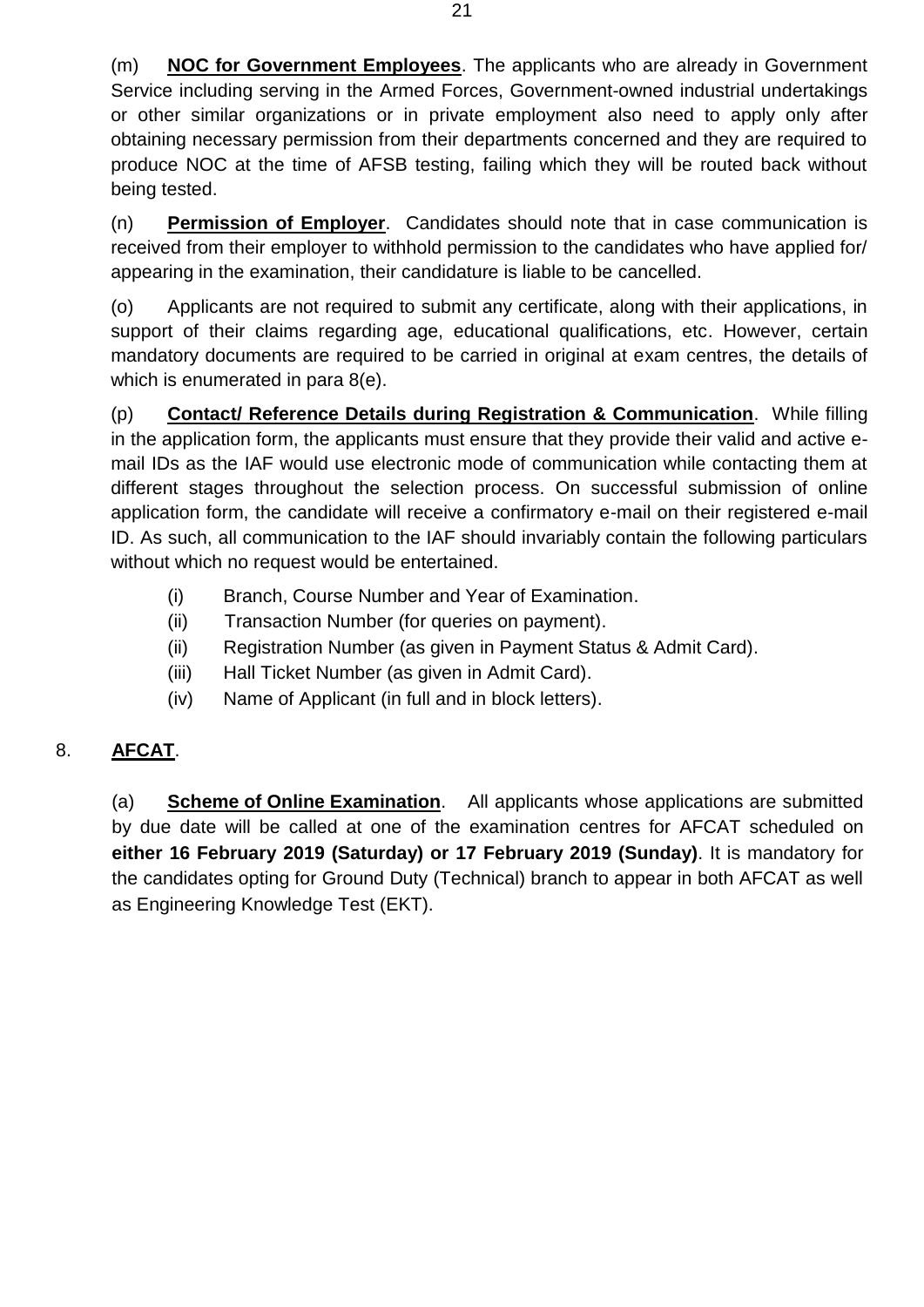(i) **Exam Schedule**. The AFCAT (and EKT) will be conducted in two days as per the following schedule:-

|                                            |                  | 16 Feb 19 (Day1) | 17 Feb 19 (Day 2) |                  |
|--------------------------------------------|------------------|------------------|-------------------|------------------|
| <b>Activity</b>                            | <b>1st Shift</b> | 2nd Shift        | 1st Shift         | 2nd Shift        |
|                                            | (AFCAT)          | (AFCAT+EKT)      | (AFCAT)           | (AFCAT+EKT)      |
| Candidate                                  |                  |                  |                   |                  |
| Reporting                                  | 08:00 hrs        | 12:30 hrs        | 08:00 hrs         | 12:30 hrs        |
| Time                                       |                  |                  |                   |                  |
| Verification of                            |                  |                  |                   |                  |
| Admit Card &                               |                  |                  |                   |                  |
| ID<br>Proof,                               |                  |                  |                   |                  |
| Biometrics,                                |                  |                  |                   |                  |
| Photo/ Thumb                               |                  |                  |                   |                  |
| Impression/                                | 08:00-09:30 hrs  | 12:30-14:00 hrs  | 08:00-09:30 hrs   | 12:30-14:00 hrs  |
| Sign<br><b>on</b>                          |                  |                  |                   |                  |
| Attendance                                 |                  |                  |                   |                  |
| <b>Sheet</b><br>$\boldsymbol{\mathcal{S}}$ |                  |                  |                   |                  |
| Candidate                                  |                  |                  |                   |                  |
| Seating<br>in                              |                  |                  |                   |                  |
| Exam Hall                                  |                  |                  |                   |                  |
| Reading<br>of                              |                  |                  |                   |                  |
| Instructions by                            | 09:30-09:45 hrs  | 14:00-14:15 hrs  | 09:30-09:45 hrs   | 14:00-14:15 hrs  |
| Candidates                                 |                  |                  |                   |                  |
| <b>AFCAT</b>                               | 09:45-11:45 hrs  | 14:15 -16:15 hrs | 09:45-11:45 hrs   | 14:15 -16:15 hrs |
| Reading<br><b>of</b>                       |                  |                  |                   |                  |
| Instructions by                            |                  | 16:15 -16:30 hrs |                   | 16:15 -16:30 hrs |
| Candidates for                             |                  |                  |                   |                  |
| <b>EKT</b>                                 |                  |                  |                   |                  |
| <b>EKT</b>                                 | -                | 16:30 -17:15 hrs | $\blacksquare$    | 16:30 -17:15 hrs |

**Note**: Candidates will not be permitted to enter the exam centre, **under any circumstance, after the pre-exam verification process has commenced at 08:00 hrs for shift-I and 1230 hrs for shift-II.**

(ii) **Syllabus**. The subjects, the time allowed and the maximum marks allotted to each subject will be as follows:-

| <b>Exam</b>        | <b>Subject</b>                                                          | <b>Duration</b>      | No.<br>οf        | <b>Max</b>   |
|--------------------|-------------------------------------------------------------------------|----------------------|------------------|--------------|
|                    |                                                                         |                      | <b>Questions</b> | <b>Marks</b> |
| <b>AFCAT</b>       | General Awareness, Verbal                                               | 02 Hours             | 100              | 300          |
|                    | Ability in English, Numerical                                           |                      |                  |              |
|                    | Ability and Reasoning and                                               |                      |                  |              |
|                    | <b>Military Aptitude Test</b>                                           |                      |                  |              |
| <b>EKT</b><br>[For | Mechanical,<br>Computer<br>Science and Electrical<br>- &<br>Electronics | 45<br><b>Minutes</b> | 50               | 150          |
| Candidates         |                                                                         |                      |                  |              |
| with<br>of<br>one  |                                                                         |                      |                  |              |
| choices<br>the     |                                                                         |                      |                  |              |
| as (Technical)     |                                                                         |                      |                  |              |
| Branch]            |                                                                         |                      |                  |              |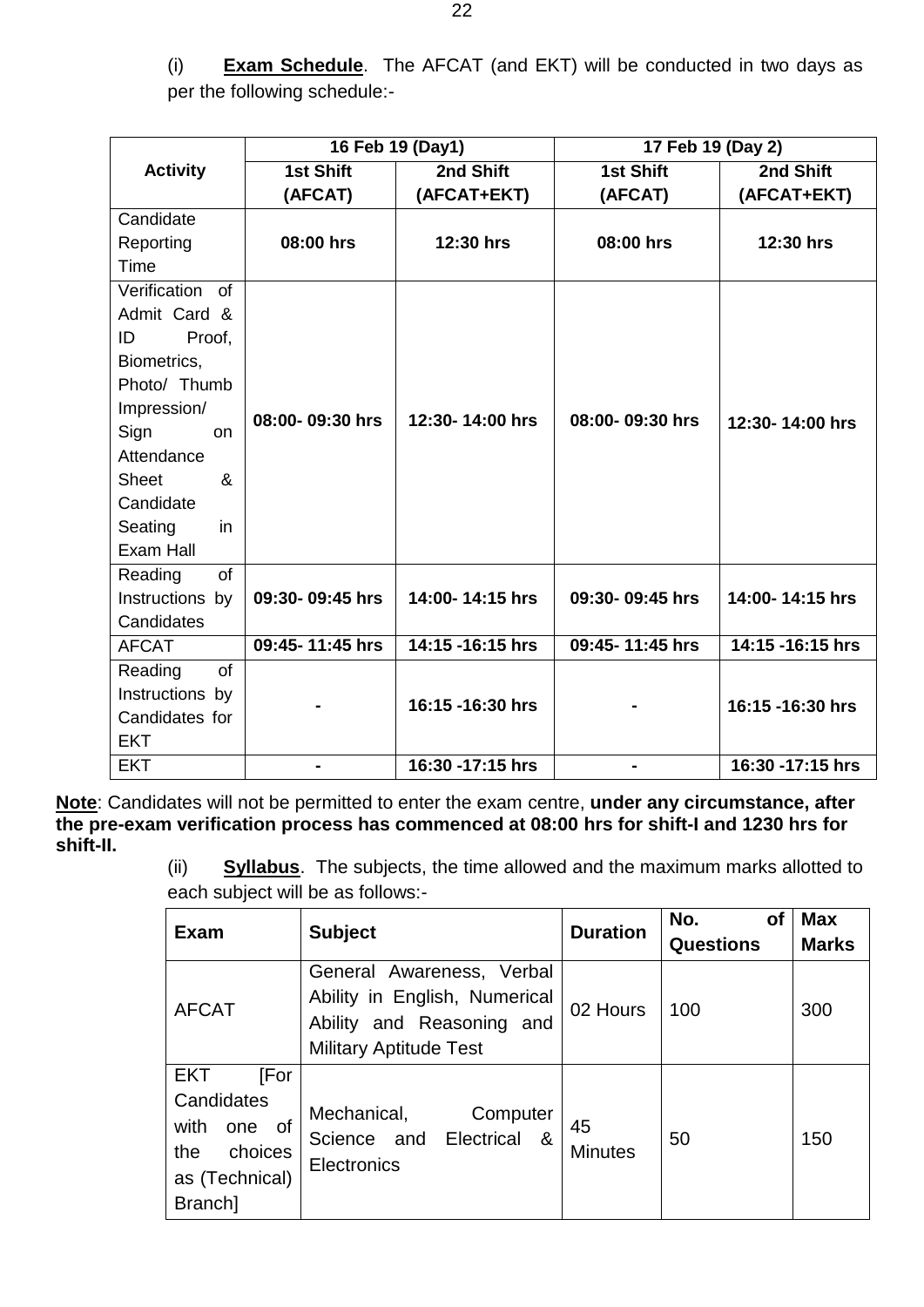(iii) The Online examination will consist of objective type questions and will be in English only for both AFCAT and EKT

(iv) **Marking Scheme** is as follows:-

- (aa) Three marks will be awarded for every correct answer.
- (ab) One mark will be deducted for every incorrect answer.
- (ac) No marks for unattempted questions.

(v) Questions will be based on the metric system of Weights & Measures wherever applicable.

(vi) Candidates are required to appear for the Online AFCAT in person. Under no circumstance will any scribe or another candidate be allowed to appear/ assist in the exam.

(vii) Air Force has the discretion to fix qualifying marks in any or all the subjects of the examination.

### (b) **Standard and Syllabus of the Examination:**

### (i) **Syllabus**.

**(aa) English**. Comprehension, Error Detection, Sentence Completion/ Filling in of correct word, Synonyms, Antonyms and Testing of Vocabulary, Idioms and Phrases.

**(ab) General Awareness**. History, Geography, Civics, Politics, Current Affairs, Environment, Basic Science, Defence, Art, Culture, Sports, etc.

**(ac) Numerical Ability**. Decimal Fraction, Time and Work, Average, Profit & Loss, Percentage, Ratio & Proportion and Simple Interest, Time & Distance (Trains/Boats & Streams).

**(ad) Reasoning and Military Aptitude Test**.Verbal Skills and Spatial Ability.

(ii) **Standard**. The standard of Numerical Ability Questions will be of Matriculation level. The standard of questions in other subjects will be of graduation level (Indian University).

(c) **Practice Test**. An online Practice Test (for AFCAT & EKT) is available on the IAF website [https://careerindianairforce.cdac.in](https://careerindianairforce.cdac.in/) or [https://afcat.cdac.in](https://afcat.cdac.in/)**.**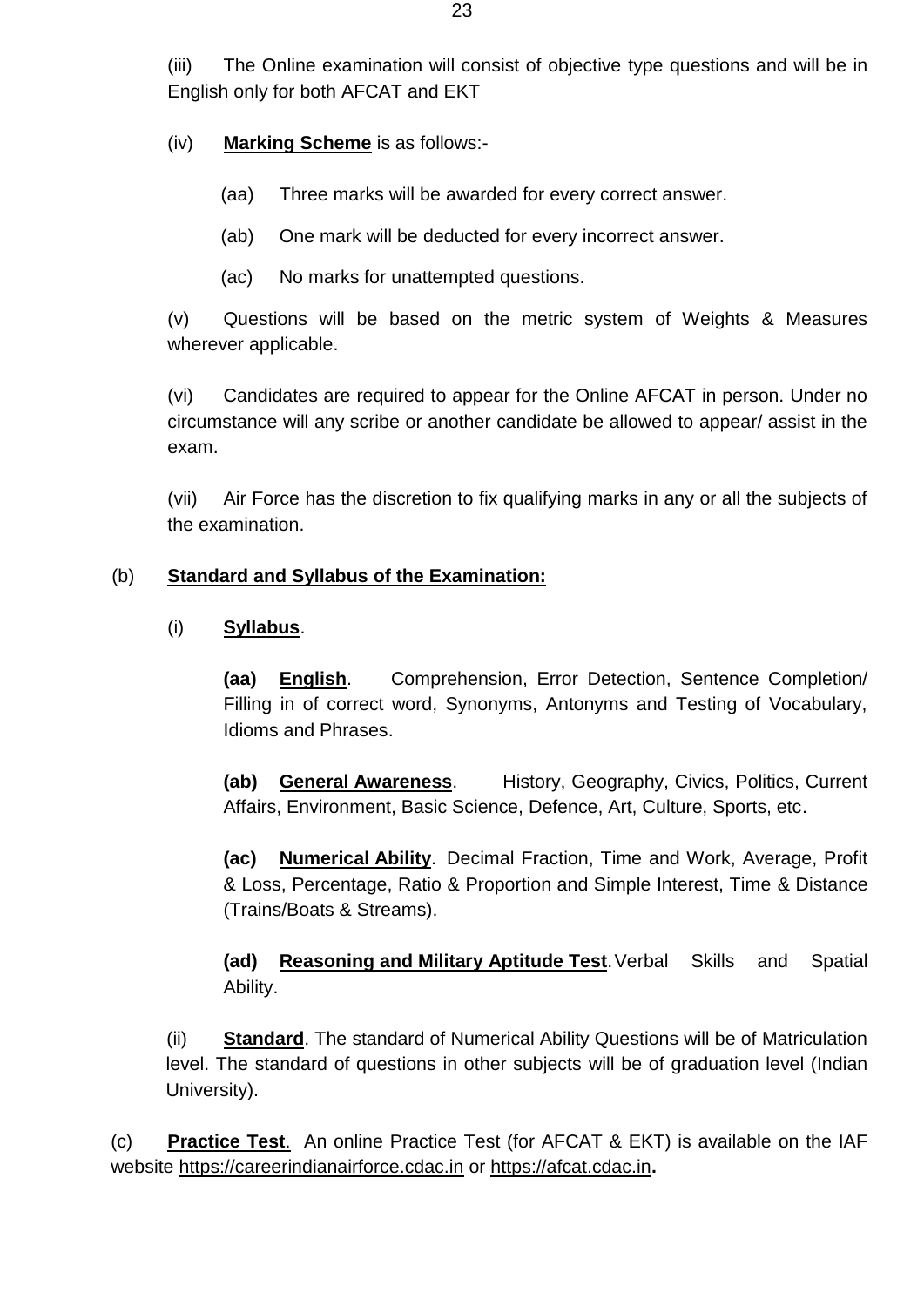## (d) **Instructions for e-Admit Card and AFCAT Written Examination**.

(i) The eligible candidates shall be issued with an e-Admit Card three weeks before the date of the examination. The e-Admit Card will be sent to the registered email IDs and will also be available at the website [www.careerindianairforce.cdac.in](http://www.careerindianairforce.cdac.in/) for all candidates who successfully submitted their online application. No Admit Card will be sent by post. To download the e-Admit Card, a candidate should have his/her **Username and Password**. The candidate will be solely responsible for downloading his/ her e-Admit Card.

(ii) If the candidate does not receive his/her admit card in their registered email id or is not able to download the same from the mentioned website or if there is any error / discrepancy / anomaly in the e-admit card, he/she must inquire from AFCAT Query Cell at C-DAC, Pune immediately. **(Phone Nos. 020-25503105 or 020- 25503106)**. E-Mail queries may be addressed to [afcatcell@cdac.in](mailto:afcatcell@cdac.in) . No candidate will be allowed to appear in the examination unless he/ she holds a downloaded e-Admit Card for the examination.

(iii) The courses to which the candidates are admitted will be according to their eligibility as per age and educational qualifications and the course preferences given by them. The candidates should note that their admission to the examination will be purely provisional, based on the information given by them in the Application Form. On verification, in case the IAF finds that the information disclosed by the candidate is not correct or is false, his or her candidature will be treated as cancelled.

(iv) Candidates are to ensure that the personal information in the front side of the e-Admit card are as per the details provided by them during the registration process. They are also advised to read the instructions given at the rear of the e-Admit card beforehand.

(v) The decision of the IAF shall be final with regard to the acceptance of a candidate's application, based on the given information.

# (e) **Special Instructions to Candidates for Online Examination**.

(i) **Items to be Brought Inside Examination Hall.** The following items are to be carried to the exam centre:-

- (aa) e-Admit Card for AFCAT **01/ 2019.**
- (ab) Candidate's Aadhaar Card.

(ac) Another valid photo identity card such as PAN card/ passport/ driving licence/ voter identity card/ college identity card or any other valid photo identity proof, with details of name, father's name, date of birth and a clear photograph.

(ad) Two passport size colour photographs- same as the photo uploaded during online application (to be pasted, not stapled on Admit Card next to the printed photo and on attendance sheet at the exam centre).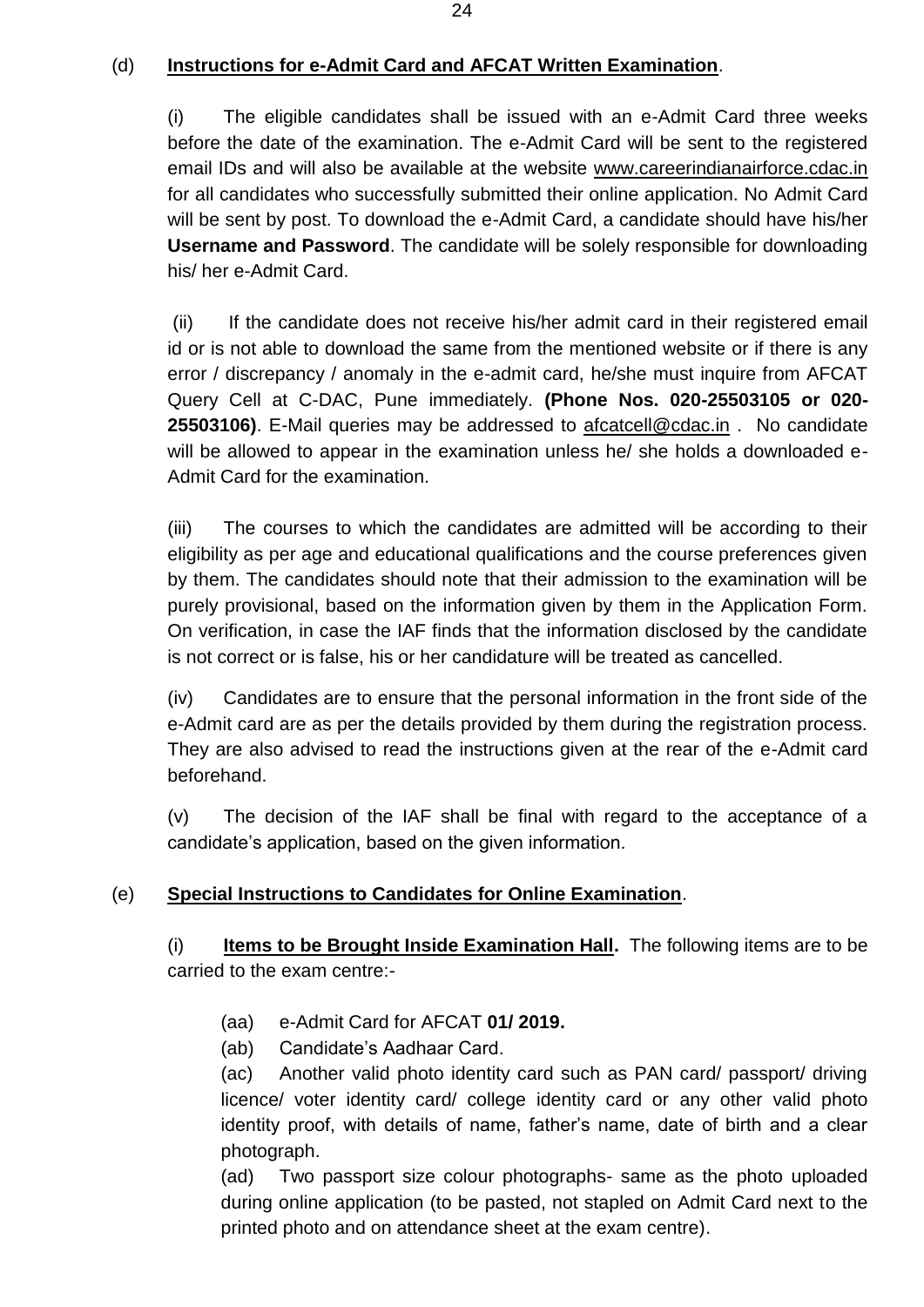(ae) Ballpoint Pen (Blue or Black) for signing on the attendance sheet and rough work.

(ii) **Items not permitted inside Examination Hall**. Candidates are not allowed to carry any textual material, calculators, docupen, slide rulers, log tables, electronic watches with facilities of calculator, mobile phones, blue tooth, pager or any other digital device except the admit card, identity proof inside the AFCAT- C-DAC exam centre premises. If the candidate is in possession of any of the above mentioned items, it will be construed as an attempt to using unfair means and his/her examination will be cancelled. The item will be confiscated and he/ she will also be debarred from future AFCAT examinations. Candidates are advised not to bring any valuable/costly items to the Examination Centres, as safe keeping of the same cannot be assured. IAF will not be responsible for any loss in this regard.

(iii) **Malpractice**. If any candidate resorts to the use of unfair means during the exam, he/ she will be withdrawn from the examination and his/ her candidature will be cancelled.

(iv) **Conduct in Examination Hall**. The candidates are expected to conduct themselves in a dignified manner during the examination or while interacting with the staff on duty. If any candidate is involved in act(s) of indiscipline at the exam centre (before, during or after the exam), he/ she will be withdrawn from the examination and his/ her candidature will be cancelled.

(v) **Instructions for examination.** Question paper will be made available to candidates only during the online examination. The request of candidates to provide copies of question paper will not be entertained until the complietion of entire process and preparation of final merit list post AFSB testing and Medical examination.

(f) **Locations for AFCAT 01/2019: Agartala, Agra, Ahmedabad, Aizawl, Alwar, Aligarh, Allahabad, Ambala, Amritsar, Bareilly, Behrampur (Odisha), Belagvi, Bengaluru, Bhagalpur, Bhilai, Bhopal, Bhubaneswar, Bhuj, Bikaner, Bihar Sharif, Chandigarh, Chhapra, Chennai, Coimbatore, Dehradun, Delhi and NCR, Dhanbad, Diu, Durgapur, Faridabad, Ganganagar, Gaya, Ghaziabad, Gorakhpur, Greater Noida, Guntur, Gurugram, Guwahati, Gwalior, Haldwani, Hyderabad, Imphal, Indore, Itanagar, Jabalpur, Jaipur, Jalandhar, Jalpaigudi, Jammu, Jamshedpur, Jhansi, Jodhpur, Jorhat, Kakinada, Kannur, Kanpur, Kochi, Kohima, Kolhapur, Kolkata, Kota, Kurukshetra, Leh, Lucknow, Ludhiana, Madurai, Mangalore, Meerut, Mumbai, Mysore, Nagpur, Nasik, Nizamabad, Noida, Pathankot, Patna, Port Blair, Puducherry, Pune, Rajkot, Ranchi, Rourkee, Rourkela, Sambalpur, Shillong, Shimla, Silchar, Solapur, Sonipat, Srinagar, Thane, Thiruvananthapuram, Thrissur, Tinsukia, Tirunelveli, Tirupati, Udaipur, Ujjain, Vadodara, Varanasi, Vellore, Vijayawada, Visakhapatnam, Warangal.**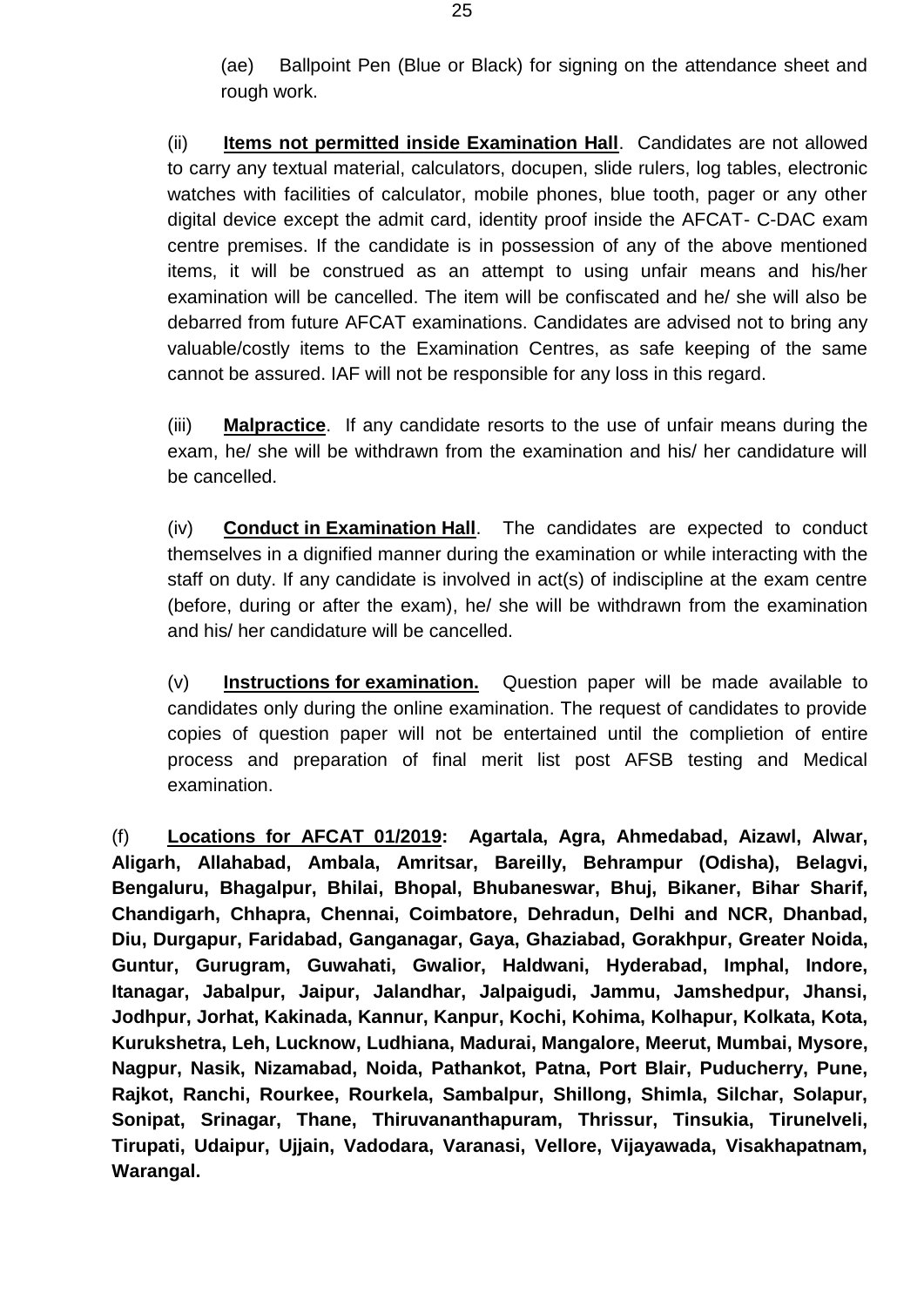(g) **Allotment of Centres**. As far as possible, candidates will be allotted centres as per their choice. **Candidates should note that no request for change of centre will be entertained**. Therefore candidates should exercise due care before deciding his/her choice for the centre for the examination before filling in the form.

## 9. **Air Force Selection Board (AFSB)**.

(a) For AFCAT entry, IAF shall prepare a list of candidates who obtain the minimum qualifying marks in the Online AFCAT as fixed by the IAF in their discretion. Candidates who are declared successful in the Online AFCAT will be called at one of the Air Force Selection Boards. Candidates who have applied for NCC Special Entry and Meteorology Branch will be directly called for AFSB testing at one of the AFSB centres. The AFSB centres are at Dehradun (1 AFSB), Mysuru (2 AFSB), Gandhinagar (3 AFSB) and Varanasi (4 AFSB). Candidates who opt for flying branch can only opt for Dehradun, Mysore and Varanasi. **Candidates who have qualified in the written exam are required to choose AFSB date and venue by themselves on the website [https://careerindianairforce.cdac.in](https://careerindianairforce.cdac.in/) or https://afcat.cdac.in in order to generate call- up letter for AFSB interview**.

(b) **Physical Fitness**. Candidates are advised to be physically fit when you report for SSB in order to be able to undergo various tests at AFSB. You should aim to achieve an ability to run 01 mile (1.6 kms) in 10 minutes, 10 push ups and 3 chin ups.

(c) **Tattoos**. Permanent body tattoos are only permitted on inner face of forearm (from inside of elbow to the wrist) and on the reverse side of palm/ back (dorsal) side of hand. Permanent body tattoos on any other part of the body are not acceptable. Tribes with tattoo marks on the face or body as per their existing customs and traditions will be permitted on a case to case basis.

(d) The testing at AFSB would consist of three stages as given below:-

(i) **Stage-I**. Officer Intelligence Rating Test along with Picture Perception and discussion test will be conducted on the first day. Stage-I test is a screening test and only those who qualify would undergo subsequent testing. All Stage-I qualified candidates would be subjected to document check to ascertain their eligibility for the branches applied for. Candidates who either do not qualify in Stage-I or do not meet the required eligibility criteria would be sent back on the first day itself.

**Stage-II.** Psychological test will be conducted on Day 1(Afternoon) and the Group Tests and Interview would commence after document check for the next five days.

(iii) **For Flying Branch**. Computerised Pilot Selection System (CPSS) would be administered to recommended candidates only. This is once in a lifetime test. **Candidates who have failed the CPSS/PABT in an earlier attempt or a Flight Cadet suspended from flying training at Air Force Academy will not be eligible.**

(e) **Change of Interview Dates**. Request for change of AFSB interview date should be avoided. Requests for postponing interview may be considered under genuine circumstances and that too if it is administratively convenient for which **Air Headquarters** will be the sole deciding authority. Such requests should be sent to AFSB Centre from where the call for AFSB interview has been received through **e-mail only**.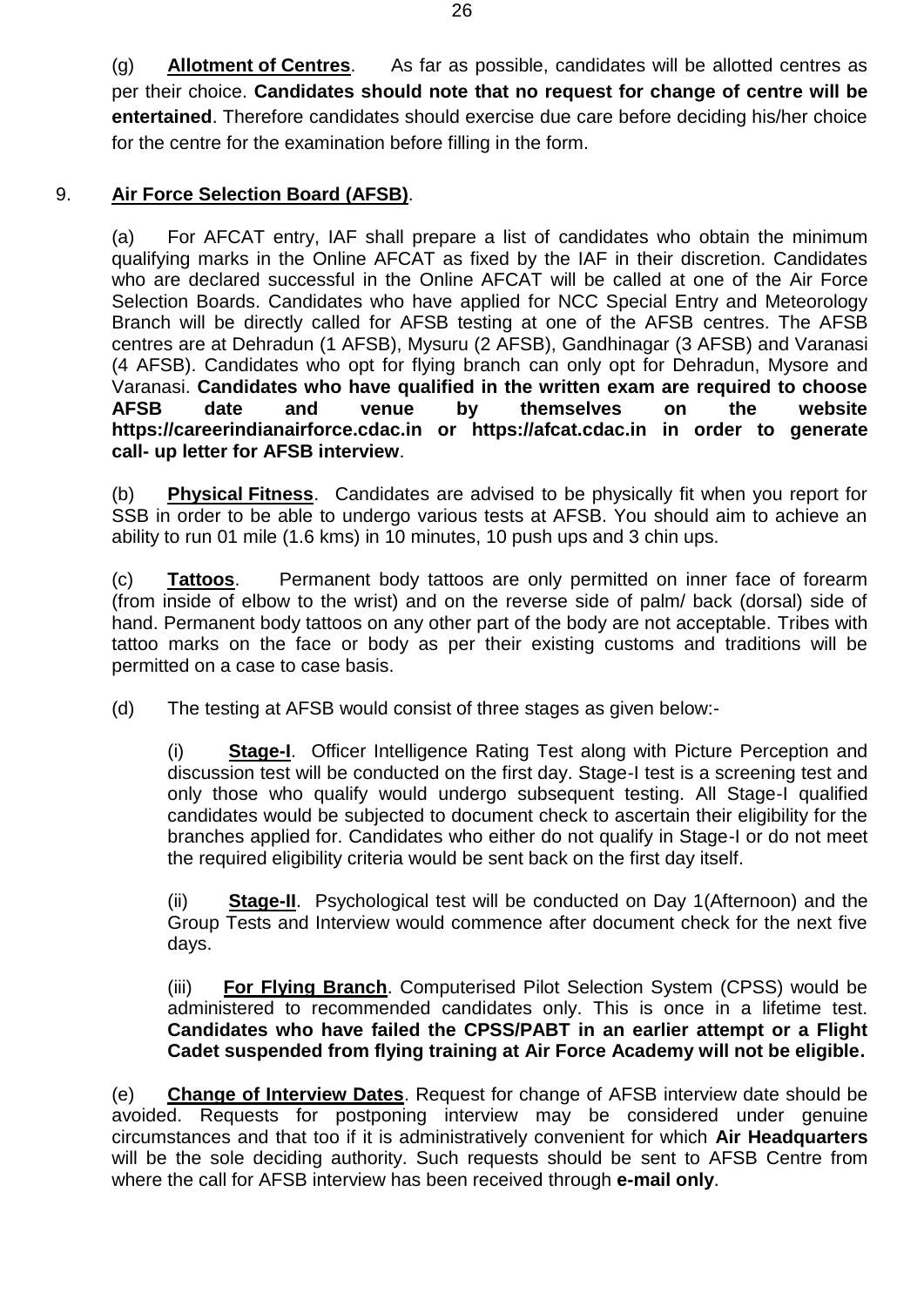(f) Candidates will appear before the AFSB and undergo the test at their own risk and will not be entitled to claim any compensation or other relief from Government in the event of any injury which they may sustain in the course of or as a result of any of the tests given to them at the Selection Board whether due to the negligence of any person or otherwise. Candidates will be required to sign an indemnity bond to this effect on the form appended to the application.

(g) **Travel Allowance (TA)**. To and fro travelling fare by the shortest route of AC-III Tier/AC Chair Car or actual normal bus fare will be re-imbursed to the candidates appearing in AFSB for the first time. Change of address, if any, must be intimated to the Board well before arrival. You shall furnish the railway ticket/ bus ticket (hard copy) to the Board, failing which no TA will be paid. For all other modes of travel, TA will be admissible as per the government authorized rules. **No TA is admissible, if you have already appeared for the same type of entry at any of the Selection Boards**. **Candidates are to carry cancelled Cheque for Online Payment.**

(h) **Documents for AFSB**. Candidates are required to bring the following relevant documents, which will be checked during AFSB testing:-

(i) AFCAT Admit Card.

(ii) Original Matriculation/ Secondary School Certificate and Mark sheets issued by CBSE/ ICSE/ State Board. No other certificate will be accepted for verification of Date of Birth.

(iii) Original Marks Sheet & Certificate of 10+2 (issued by the relevant Board).

(iv) Original/ Provisional Graduation Degree/ Post Graduation Degree Certificates and Mark Sheet of each year/ semester issued by University - only for verification of educational qualifications to check eligibility for the course. Provisional Certificate issued by college Principal is **not** acceptable. However, Provisional Degree Certificate issued by the University is acceptable.

(v) In case of final year/ semester students, a Certificate from the College Principal, clearly mentioning the following aspects annotated with proper stamp and seal of the Institution is required:-

- (aa) Name of the College.
- (ab) Name of the University.
- (ac) Discipline in which Graduation/ Post Graduation obtained.
- (ad) Aggregate Percentage.
- (ae) Likely Date of Declaration of Final Result (in DD/MM/YYYY Format).
- (vi) Two attested photocopies of each of the above mentioned certificates.
- (vii) Original NCC Certificate (if applicable).

(viii) NOC from employers for candidates working in Central/ State Govt. or Public Sector Undertakings.

- (ix) Original valid Commercial Pilots' License, issued by DGCA, if applicable.
- (x) Inbound Railway Ticket/ Bus Tickets. (For refund of Travelling Allowance)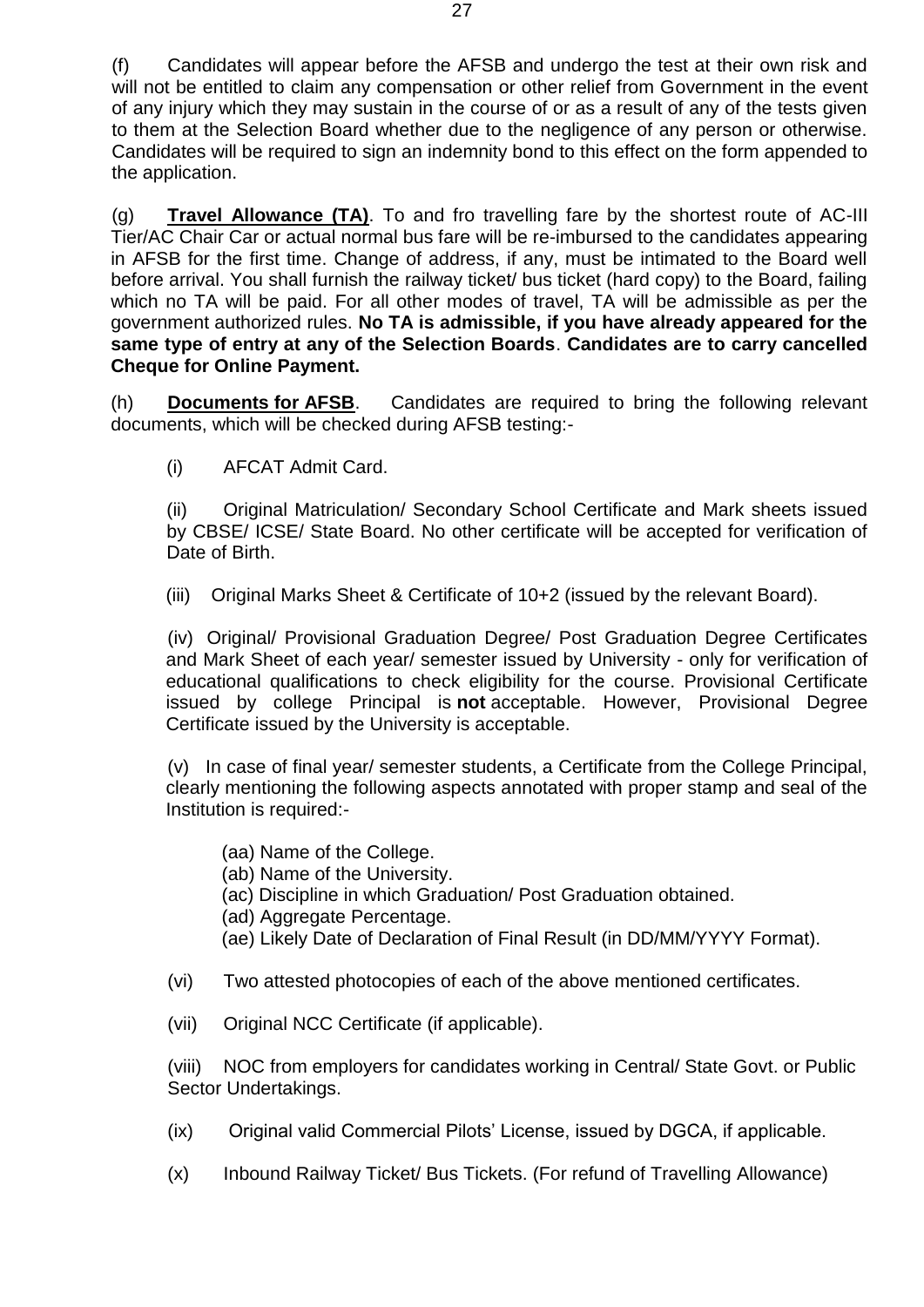(xi) Candidates are also advised to bring twenty copies of recent passport size colour photographs taken in light coloured clothes against white background for documentation.

#### (j) **Candidates not in possession of the above documents or those who do not meet the eligibility conditions, should not report to the AFSB, as they will not be accepted for the tests and will be routed back without travelling allowances**.

(k) Candidates recommended by the IAF for interview by the Air Force Selection Board (AFSB) who have changed their addresses subsequent to the submission of their application for the examination should immediately after announcement of the result of the written part of the examination notify the changed address, along with an unstamped selfaddressed envelope, also to JDPO-3 (A) Air HQS. 'J' Block, Room No. 17, Opp. Vayu Bhawan, Motilal Nehru Marg, New Delhi-110 106. Failure to comply with this instruction will deprive the candidate of any claim to consideration in the event of his/her not receiving the letter for interview by the AFSB.

10. **Final Merit List**. To be acceptable, candidates should secure the minimum qualifying marks separately in written examination and AFSB test as fixed by the IAF. Candidates will be placed in the order of merit on the basis of the total marks secured by them in the written examination and in the AFSB tests. The form and manner of communication of the result of the examination to individual candidates shall be decided by the IAF in their discretion.**10% of the vacancies are reserved for NCC Air Wing Senior Division 'C' certificate holders in Ground Duty (Technical and Non-technical) Branches**. Allotment of PC/ SSC in Ground Duty (Technical and Non-technical) Branches would be based on number of vacancies, performance in the selection process and the choice given by the candidates.

11. **Training**. Candidates recommended by the AFSBs and found medically fit by appropriate medical establishment are detailed for training strictly on the basis of merit and availability of vacancies in various branches/ sub branches.

(a) **Date and Duration of Training**. Training is scheduled to commence in the first week of **Jan 2020** for all courses. The approximate duration of training for Flying and Ground Duty (Technical) Branches is 74 weeks and that of Ground Duty (Non-technical) Branches is 52 weeks at Air Force Training Establishments.

(b) **Physical Conditioning**. Prospective candidates are advised to keep themselves in good physical condition to adapt to physical training at AFA which encompasses running, swimming, rope climbing and other forms of physical training/conditioning in which they would undergo mandatory tests during training. Candidates are advised to keep themselves in good physical condition by following the under mentioned routine:-

- (i) Running: up to 4 Km. in 15 minutes.
- (ii) Skipping.
- (iii) Push ups & Sit-ups: Minimum 20 each.
- (iv) Chin ups: 08.
- (v) Rope Climbing: 3 to 4 metres.
- (vi) Swimming (25 m).

(c) After admission to Air Force Academy, candidates will not be considered for any other commission. They will not be permitted to appear for any interview or examination after they have been finally selected for training in AFA. No request for withdrawal of candidature received from a candidate after he/she has submitted his/her application will be entertained under any circumstance. PAN Card, Aadhaar card and account in SBI/ Nationalized Bank is mandatory at the time of joining Air Force Academy (AFA).